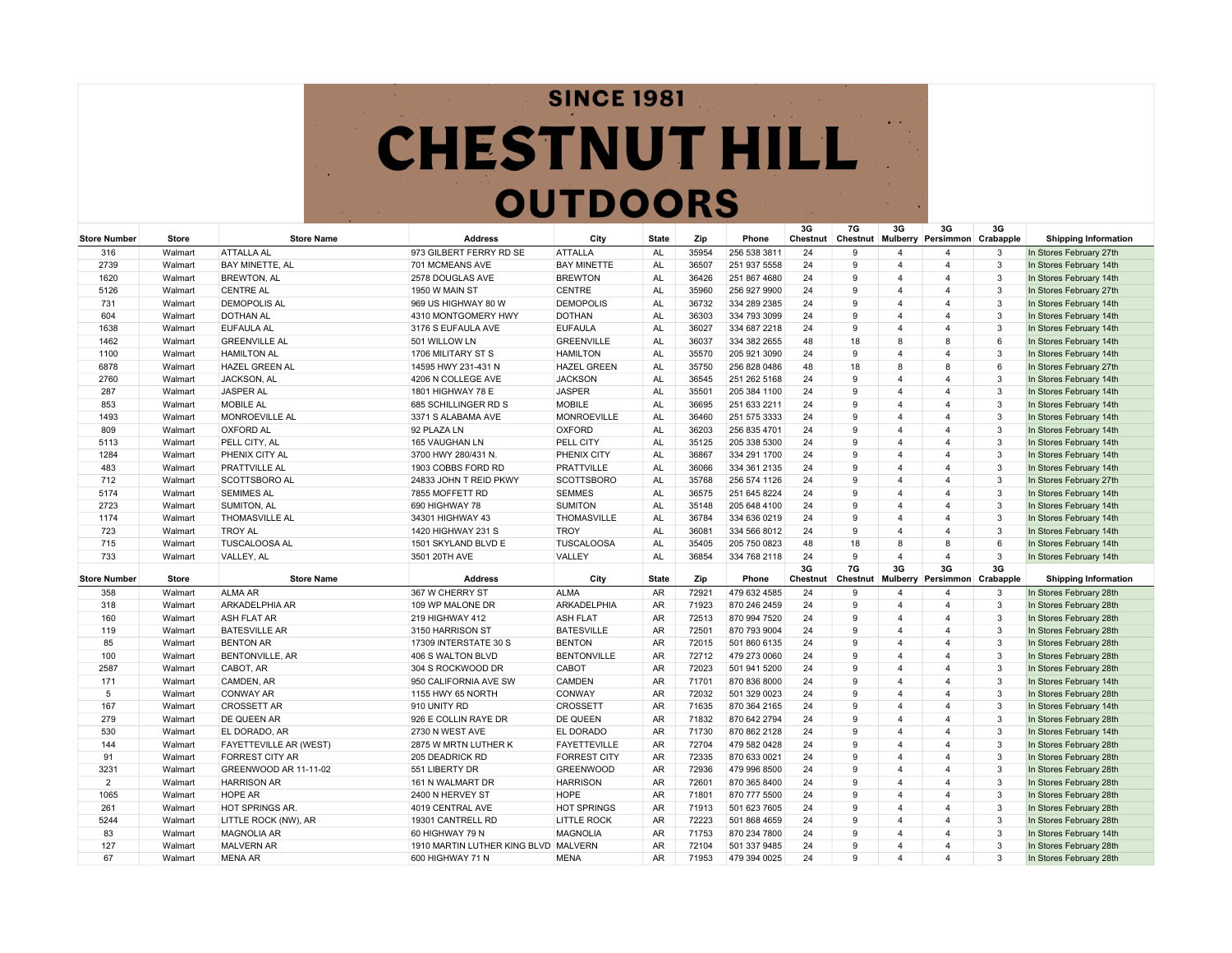| 348                 | Walmart            | MONTICELLO AR                                  | 427 HIGHWAY 425 N                | <b>MONTICELLO</b>                     | AR.          | 71655          | 870 367 0409                 | 24       | 9            | $\overline{4}$               | $\overline{\mathbf{4}}$ | 3            | In Stores February 14th                            |
|---------------------|--------------------|------------------------------------------------|----------------------------------|---------------------------------------|--------------|----------------|------------------------------|----------|--------------|------------------------------|-------------------------|--------------|----------------------------------------------------|
| 8                   | Walmart            | <b>MORRILTON AR</b>                            | 1621 NORTH BUSINESS 9            | <b>MORRILTON</b>                      | AR           | 72110          | 501 354 0290                 | 24       | 9            | $\overline{\mathbf{4}}$      | $\overline{4}$          | 3            | In Stores February 28th                            |
| 11                  | Walmart            | <b>MOUNTAIN HOME AR</b>                        | 65 WAL MART DR                   | <b>MOUNTAIN HOME</b>                  | AR           | 72653          | 870 492 9299                 | 24       | 9            | $\overline{\mathbf{A}}$      | $\overline{4}$          | 3            | In Stores February 28th                            |
| 1114                | Walmart            | MOUNTAIN VIEW, AR                              | 409 SYLAMORE AVE                 | <b>MOUNTAIN VIEW</b>                  | AR           | 72560          | 870 269 4395                 | 24       | 9            | $\Delta$                     | $\overline{4}$          | $\mathbf{3}$ | In Stores February 28th                            |
| 33                  | Walmart            | <b>NASHVILLE AR</b>                            | 1710 S 4TH ST                    | NASHVILLE                             | AR           | 71852          | 870 845 1881                 | 24       | $\mathbf{Q}$ | $\Delta$                     | $\overline{4}$          | 3            | In Stores February 28th                            |
| 18                  | Walmart            | <b>NEWPORT AR</b>                              | 1211 HIGHWAY 367 N               | <b>NEWPORT</b>                        | AR.          | 72112          | 870 523 2500                 | 24       | 9            | $\overline{\mathbf{A}}$      | $\overline{4}$          | 3            | In Stores February 28th                            |
| 209                 | Walmart            | <b>OZARK AR</b>                                | 1516 N 18TH ST                   | <b>OZARK</b>                          | <b>AR</b>    | 72949          | 479 667 2143                 | 24       | 9            | $\overline{4}$               | $\overline{4}$          | 3            | In Stores February 28th                            |
| 36                  | Walmart            | PARAGOULD AR                                   | 2802 W KINGSHIGHWAY              | PARAGOULD                             | AR           | 72450          | 870 236 9707                 | 24       | 9            | $\overline{4}$               | 4                       | 3            | In Stores February 28th                            |
| 3331                | Walmart            | PINE BLUFF, AR                                 | 5501 S OLIVE ST                  | PINE BLUFF                            | AR           | 71603          | 870 534 7054                 | 24       | 9            | $\Delta$                     | 4                       | 3            | In Stores February 28th                            |
| 71                  | Walmart            | POCAHONTAS AR                                  | 1415 HIGHWAY 67 S                | <b>POCAHONTAS</b>                     | AR           | 72455          | 870 892 7703                 | 24       | 9            | $\overline{\mathbf{A}}$      | 4                       | 3            | In Stores February 28th                            |
| 58                  | Walmart            | <b>RUSSELLVILLE AR</b>                         | <b>2409 E MAIN ST</b>            | <b>RUSSELLVILLE</b>                   | AR           | 72802          | 479 967 9777                 | 24       | g            | $\Delta$                     | $\overline{4}$          | 3            | In Stores February 28th                            |
| 157                 | Walmart            | <b>SEARCY AR</b>                               | 3509 E RACE AVE                  | <b>SEARCY</b>                         | AR           | 72143          | 501 268 2207                 | 24       | $\mathbf{Q}$ | $\Delta$                     | $\overline{4}$          | 3            | In Stores February 28th                            |
| 336                 | Walmart            | <b>SHERIDAN AR</b>                             | 1308 S ROCK ST                   | SHERIDAN                              | <b>AR</b>    | 72150          | 870 942 7171                 | 24       | 9            | $\overline{\mathbf{A}}$      | $\overline{4}$          | 3            | In Stores February 28th                            |
| 102                 | Walmart            | <b>STUTTGART AR</b>                            | 406 E 22ND ST                    | <b>STUTTGART</b>                      | <b>AR</b>    | 72160          | 870 673 3349                 | 24       | 9            | $\overline{4}$               | $\overline{4}$          | 3            | In Stores February 28th                            |
| 70                  | Walmart            | <b>WEST MEMPHIS AR</b>                         | 798 W SERVICE RD                 | <b>WEST MEMPHIS</b>                   | AR           | 72301          | 870 732 0175                 | 24       | 9            | $\overline{4}$               | $\overline{4}$          | 3            | In Stores February 28th                            |
|                     |                    |                                                |                                  |                                       |              |                |                              | 3G       | 7G           | 3G                           | 3G                      | 3G           |                                                    |
| <b>Store Number</b> | <b>Store</b>       | <b>Store Name</b>                              | <b>Address</b>                   | City                                  | <b>State</b> | Zip            | Phone                        | Chestnut | Chestnut     | Mulberry                     | Persimmon               | Crabapple    | <b>Shipping Information</b>                        |
| 2022                | Walmart            | NORTH WINDHAM, CT                              | 474 BOSTON POST RD               | NORTH WINDHAM                         | <b>CT</b>    | 6256           | 860 456 4399                 | 31       | 9            |                              | $\overline{\mathbf{4}}$ |              | In Stores May 22nd                                 |
|                     |                    | Co-Op Feed Dealer Blue Seal Feeds - Litchfield | 99 Thomasten Rd                  | Litchfield                            | <b>CT</b>    | 6759           | 860-482-7116                 |          |              | See Co-Op Feed Dealer List   |                         |              | <b>Expected May</b>                                |
|                     |                    |                                                |                                  |                                       |              |                |                              | 3G       | 7G           | 3G                           | 3G                      | 3G           |                                                    |
| <b>Store Number</b> | <b>Store</b>       | <b>Store Name</b>                              | <b>Address</b>                   | City                                  | <b>State</b> | Zip            | Phone                        | Chestnut | Chestnut     | Mulberry                     | Persimmon Crabapple     |              | <b>Shipping Information</b>                        |
| 1297                | Walmart            | CHIEFLAND FL                                   | 2201 N YOUNG BLVD                | CHIEFLAND                             | FL           | 32626          | 352 493 0758                 | 25       | 10           | 6                            | 4                       |              | In Stores March 2nd                                |
| 2114                | Walmart            | CHIPLEY, FL                                    | 1621 MAIN ST                     | <b>CHIPLEY</b>                        | <b>FL</b>    | 32428          | 850 638 2243                 | 24       | 9            | $\overline{4}$               | $\overline{4}$          | 3            | In Stores February 14th                            |
| 3307                | Walmart            | <b>CRAWFORDVILLE, FL</b>                       | <b>35 MIKE STEWART</b>           | <b>CRAWFORDVILLE</b>                  | <b>FL</b>    | 32327          | 850 926 1560                 | 25       | 10           | 6                            | 4                       |              | In Stores March 2nd                                |
| 944                 | Walmart            | <b>CRESTVIEW FL</b>                            | 3351 S FERDON BLVD               | <b>CRESTVIEW</b>                      | FL           | 32536          | 850 682 8001                 | 24       | 9            | $\overline{4}$               | 4                       | 3            | In Stores February 14th                            |
| 767                 | Walmart            | <b>LAKE CITY FL</b>                            | 2767 W US HIGHWAY 90             | <b>LAKE CITY</b>                      | FL           | 32055          | 386 755 2427                 | 25       | 10           | 6                            | 4                       | $\sim$       | In Stores March 2nd                                |
| 2626                | Walmart            | LIVE OAK, FL                                   | 6868 US HIGHWAY 129              | <b>LIVE OAK</b>                       | <b>FL</b>    | 32060          | 386 330 2488                 | 25       | 10           | 6                            | $\overline{4}$          |              | In Stores March 2nd                                |
| 1032                | Walmart            | <b>PANAMA CITY FL</b>                          | 2101 S HIGHWAY 77                | <b>LYNN HAVEN</b>                     | FL           | 32444          | 850 265 2626                 | 24       | 9            | $\Delta$                     | $\overline{4}$          | 3            | In Stores February 14th                            |
| 1375                | Walmart            | <b>MARIANNA FL</b>                             | 2255 HIGHWAY 71                  | <b>MARIANNA</b>                       | FL           | 32448          | 850 526 5744                 | 24       | 9            | Δ                            | $\overline{4}$          | 3            | In Stores February 14th                            |
| 990                 | Walmart            | PACE, FL                                       | 4965 HIGHWAY 90                  | <b>MILTON</b>                         | <b>FL</b>    | 32571          | 850 995 0542                 | 24       | 9            | $\overline{4}$               | $\overline{4}$          | 3            | In Stores February 14th                            |
| 5845                | Walmart            | NICEVILLE, FL                                  | 1300 JOHN SIMS PKWY E            | <b>NICEVILLE</b>                      | <b>FL</b>    | 32578          | 850 389 3013                 | 24       | 9            | $\overline{\mathbf{A}}$      | 4                       | 3            | In Stores February 14th                            |
|                     |                    |                                                |                                  |                                       |              |                |                              |          |              |                              |                         |              |                                                    |
| 1847                | Walmart            | <b>OCALA FL</b>                                | 4980 E SILVER SPRINGS BLVD       | <b>OCALA</b>                          | FL           | 34470          | 352 236 1188                 | 25       | 10           | 6                            | 4                       |              | In Stores March 2nd                                |
| 551                 | Walmart            | <b>PALATKA FL</b>                              | 1024 S STATE ROAD 19             | PALATKA                               | FL           | 32177          | 386 328 6733                 | 25       | 10           | 6                            | 4                       | $\sim$       | In Stores March 2nd                                |
| 1223                | Walmart            | <b>TALLAHASSEE (NE) FL</b>                     | 5500 THOMASVILLE RD              | TALLAHASSEE                           | <b>FL</b>    | 32312          | 850 668 2511                 | 25       | 10           | 6                            | $\overline{4}$          |              | In Stores March 2nd                                |
|                     |                    |                                                |                                  |                                       |              |                |                              | 3G       | 7G           | 3G                           | 3G                      | 3G           |                                                    |
| <b>Store Number</b> | <b>Store</b>       | <b>Store Name</b>                              | <b>Address</b>                   | City                                  | <b>State</b> | Zip            | Phone                        | Chestnut | Chestnut     | Mulberry                     | Persimmon Crabapple     |              | <b>Shipping Information</b>                        |
| 588                 | Walmart            | <b>ALBANY GA</b>                               | 2825 LEDO RD                     | <b>ALBANY</b>                         | GA           | 31707          | 229 889 9655                 | 24       | 9            | 4                            | 4                       | 3            | In Stores February 14th                            |
| 856                 | Walmart            | <b>BREMEN GA</b>                               | 404 HWY 27 NO. BYPAS             | <b>BREMEN</b>                         | GA           | 30110          | 770 537 5531                 | 24       | 9            | $\overline{4}$               | $\overline{4}$          | 3            | In Stores February 29th                            |
| 518                 | Walmart            | <b>CANTON GA</b>                               | 1550 RIVERSTONE PKWY             | CANTON                                | GA           | 30114          | 770 479 9891                 | 24       | g            | $\overline{\mathbf{A}}$      | $\overline{4}$          | 3            | In Stores February 29th                            |
| 3                   | Walmart            | <b>COMMERCE GA</b>                             | 30983 HIGHWAY 441 S              | COMMERCE                              | GA           | 30529          | 706 335 7563                 | 24       | 9            | $\overline{4}$               | $\overline{4}$          | 3            | In Stores February 29th                            |
| 1006                | Walmart            | <b>CORDELE GA</b>                              | 1215 E 16TH AVE                  | CORDELE                               | GA           | 31015          | 229 273 9270                 | 24       | 9            | 4                            | 4                       | 3            | In Stores February 14th                            |
| 459                 | Walmart            | <b>COVINGTON GA</b>                            | 10300 INDUSTRIAL BLVD NE         | <b>COVINGTON</b>                      | GA           | 30014          | 770 787 8030                 | 24       | 9            | 4                            | 4                       | 3            | In Stores February 29th                            |
| 2513                | Walmart            | DAHLONEGA, GA                                  | 270 WALMART WAY                  | <b>DAHLONEGA</b>                      | GA           | 30533          | 706 867 6912                 | 24       | 9            | $\overline{4}$               | $\overline{4}$          | 3            | In Stores February 29th                            |
| 593                 | Walmart            | <b>DOUGLAS GA</b>                              | 1450 BOWENS MILL RD SE           | <b>DOUGLAS</b>                        | GA           | 31533          | 912 384 4600                 | 24       | 9            | $\Delta$                     | $\overline{4}$          | $\mathbf{3}$ | In Stores February 14th                            |
| 555                 | Walmart            | <b>DUBLIN GA</b>                               | 2423 US HIGHWAY 80 W             | <b>DUBLIN</b>                         | GA           | 31021          | 478 272 7017                 | 24       | 9            | $\overline{\mathbf{A}}$      | $\overline{4}$          | 3            | In Stores February 14th                            |
| 1122                | Walmart            | <b>TOCCOA GA</b>                               | 3886 HIGHWAY 17 S                | <b>EASTANOLLEE</b>                    | GA           | 30538          | 706 886 9775                 | 24       | 9            | $\overline{\mathbf{A}}$      | $\overline{4}$          | 3            | In Stores February 29th                            |
| 3570                | Walmart            | EVANS, GA                                      | 4469 WASHINGTON RD               | <b>EVANS</b>                          | GA           | 30809          | 706 854 9892                 | 24       | $\mathbf{Q}$ |                              | 4                       | 3            | In Stores February 14th                            |
| 686                 | Walmart            | <b>FITZGERALD GA</b>                           | 120 BENJAMIN H HILL DR W         | <b>FITZGERALD</b>                     | GA           | 31750          | 229 423 4353                 | 24       | 9            | $\overline{\mathbf{4}}$      | 4                       | 3            | In Stores February 14th                            |
| 907                 | Walmart            | <b>FORSYTH GA</b>                              | 180 N LEE ST                     | <b>FORSYTH</b>                        | GA           | 31029          | 478 994 0163                 | 24       | 9            | 4                            | $\overline{4}$          | 3            | In Stores February 14th                            |
| 1111                | Walmart            | <b>HARTWELL GA</b>                             | 1572 ANDERSON HWY                | <b>HARTWELL</b>                       | GA           | 30643          | 706 376 5400                 | 24       | 9            | $\overline{\mathbf{A}}$      | $\overline{4}$          | 3            | In Stores February 29th                            |
| 2630                | Walmart            | JESUP, GA                                      | 1100 N 1ST ST                    | <b>JESUP</b>                          | GA           | 31545          | 912 530 6335                 | 24       | 9            | $\Delta$                     | $\overline{4}$          | 3            | In Stores February 14th                            |
| 614                 |                    | <b>LA GRANGE GA</b>                            | 803 NEW FRANKLIN RD              | LAGRANGE                              | GA           | 30240          | 706 812 0225                 | 24       | 9            | $\overline{4}$               | $\overline{4}$          | 3            |                                                    |
| 2890                | Walmart<br>Walmart | MACON (N) GA                                   | 5955 ZEBULON RD                  | <b>MACON</b>                          | GA           | 31210          | 478 471 9150                 | 24       | 9            | $\overline{\mathbf{A}}$      | $\overline{4}$          | 3            | In Stores February 14th<br>In Stores February 14th |
| 1121                | Walmart            | MILLEDGEVILLE GA                               | 2592 N COLUMBIA ST               | MILLEDGEVILLE                         | GA           | 31061          | 478 453 0667                 | 24       | 9            | $\overline{4}$               | 4                       | 3            | In Stores February 29th                            |
| 952                 | Walmart            | <b>MOULTRIE GA</b>                             | 641 VETERANS PKWY S              | <b>MOULTRIE</b>                       | GA           | 31788          | 229 985 6648                 | 24       | 9            | $\overline{\mathbf{4}}$      | 4                       | 3            | In Stores February 14th                            |
| 2733                | Walmart            | PERRY, GA                                      | 1009 SAINT PATRICKS DR           | <b>PERRY</b>                          | GA           | 31069          | 478 987 1444                 | 48       | 18           | 8                            | 8                       | 6            | In Stores February 14th                            |
| 4409                | Walmart            | ROCKMART, GA                                   | 1801 NATHAN DEAN BYP             | <b>ROCKMART</b>                       | GA           | 30153          | 678 757 8766                 | 24       | 9            | $\overline{4}$               | 4                       | 3            | In Stores February 29th                            |
|                     |                    |                                                |                                  |                                       |              |                |                              |          |              |                              | 8                       |              |                                                    |
| 1143                | Walmart            | SANDERSVILLE GA                                | 1308 S HARRIS ST                 | SANDERSVILLE                          | GA           | 31082          | 478 552 1988                 | 48<br>24 | 18<br>9      | 8<br>$\overline{\mathbf{A}}$ | $\overline{4}$          | 6            | In Stores February 14th                            |
| 635<br>754          | Walmart            | <b>SAVANNAH GA</b><br><b>STATESBORO GA</b>     | 6000 OGEECHEE RD                 | SAVANNAH                              | GA<br>GA     | 31419<br>30458 | 912 921 0882                 | 24       | 9            | $\overline{\mathbf{A}}$      | 4                       | 3<br>3       | In Stores February 14th                            |
|                     | Walmart            |                                                | 147 NORTHSIDE DR E               | <b>STATESBORO</b>                     |              |                | 912 489 1910                 |          | $\mathbf{Q}$ | $\overline{\mathbf{A}}$      | 4                       | 3            | In Stores February 14th                            |
| 1024<br>1112        | Walmart<br>Walmart | SWAINSBORO GA<br><b>THOMASTON GA</b>           | 414 S MAIN ST<br>855 N CHURCH ST | <b>SWAINSBORO</b><br><b>THOMASTON</b> | GA<br>GA     | 30401<br>30286 | 478 237 3318<br>706 648 2105 | 24<br>24 | 9            | $\overline{\mathbf{4}}$      | 4                       | 3            | In Stores February 14th<br>In Stores February 14th |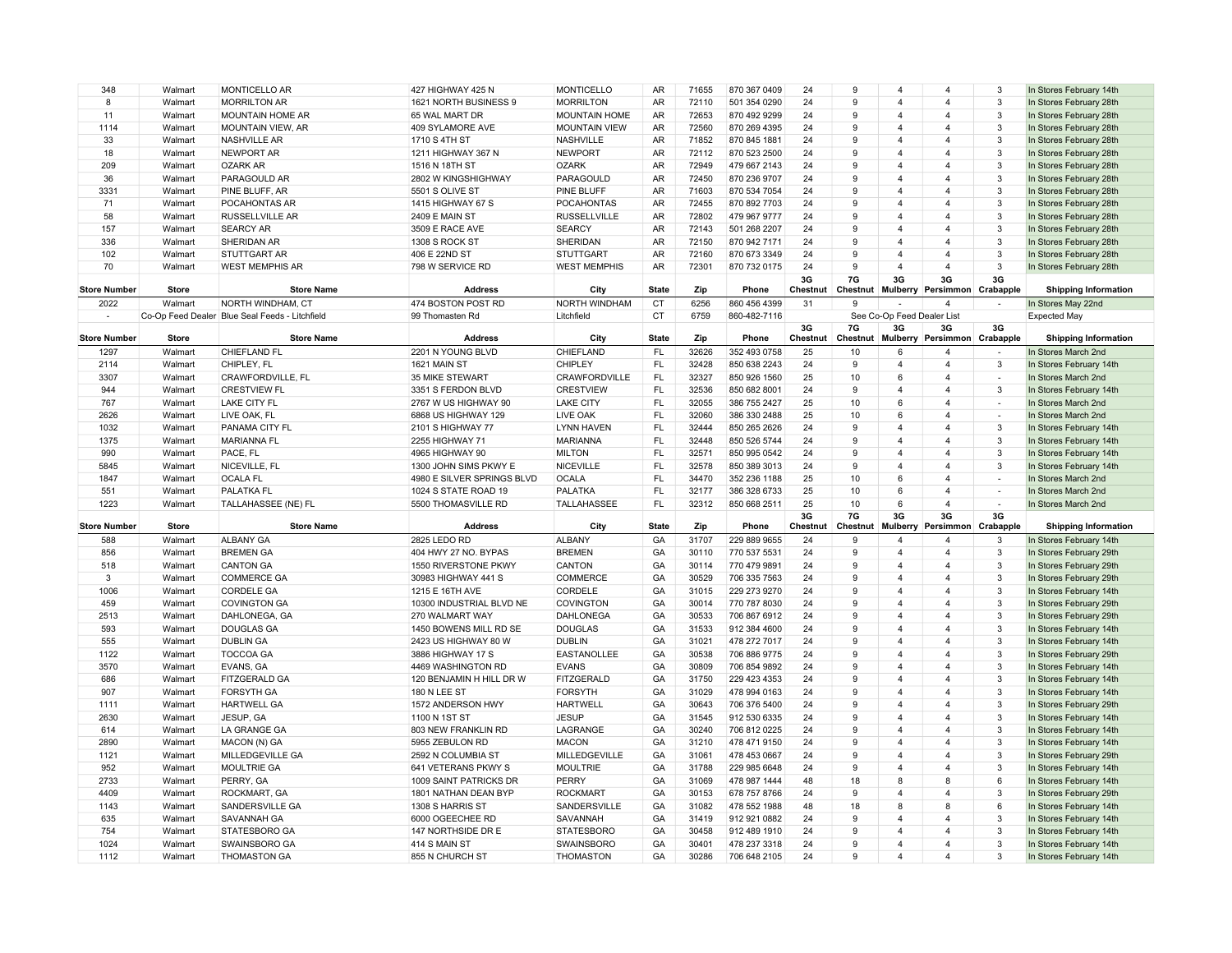| 1658                | Walmart                | <b>THOMSON GA</b>                       | 2205 HARRISON RD SE                           | <b>THOMSON</b>                   | GA              | 30824          | 706 595 5530                 | 24             | 9                  | $\overline{4}$           | $\overline{4}$                | 3                                  | In Stores February 14th                           |
|---------------------|------------------------|-----------------------------------------|-----------------------------------------------|----------------------------------|-----------------|----------------|------------------------------|----------------|--------------------|--------------------------|-------------------------------|------------------------------------|---------------------------------------------------|
| 1072                | Walmart                | <b>TIFTON GA</b>                        | 1830 US HIGHWAY 82 W                          | <b>TIFTON</b>                    | GA              | 31793          | 229 386 0263                 | 48             | 18                 | 8                        | 8                             | 6                                  | In Stores February 14th                           |
| 3750                |                        | WARNER ROBINS (S), GA                   |                                               |                                  | GA              | 31088          |                              | 24             | 9                  | $\overline{4}$           | $\overline{4}$                | $\mathbf{3}$                       | In Stores February 14th                           |
|                     | Walmart                |                                         | 502 BOOTH RD                                  | <b>WARNER ROBINS</b>             |                 |                | 478 918 0338                 | 24             | 9                  |                          |                               |                                    |                                                   |
| 556                 | Walmart                | <b>WAYCROSS GA</b>                      | 2425 MEMORIAL DR                              | <b>WAYCROSS</b>                  | GA              | 31503          | 912 283 9000                 |                |                    | $\overline{4}$           | $\overline{4}$                | $\mathbf{3}$                       | In Stores February 14th                           |
| 2754                | Walmart                | WAYNESBORO, GA                          | 1500 N LIBERTY ST                             | WAYNESBORO                       | GA              | 30830          | 706 437 8380                 | 48             | 18                 | 8                        | 8                             | 6                                  | In Stores February 14th                           |
| <b>Store Number</b> | <b>Store</b>           | <b>Store Name</b>                       | <b>Address</b>                                | City                             | <b>State</b>    | Zip            | Phone                        | 3G<br>Chestnut | 7G<br>Chestnut     | 3G<br>Mulberry           | 3G<br>Persimmon               | 3G<br>Crabapple                    | <b>Shipping Information</b>                       |
| 1621                | Walmart                | <b>CENTERVILLE IA</b>                   | 23148 HWY 5                                   | <b>CENTERVILLE</b>               | IA              | 52544          | 641 437 7181                 | 25             | 9                  |                          | 10                            |                                    | In Stores May 16th                                |
| 4606                | Walmart                | OSCEOLA, IA                             | 2400 COLLEGE DR                               | <b>OSCEOLA</b>                   | IA              | 50213          | 641 342 1650                 | 25             | 9                  |                          | 10                            |                                    | In Stores May 16th                                |
|                     |                        |                                         |                                               |                                  |                 |                |                              | 3G             | 7G                 | 3G                       | 3G                            | 3G                                 |                                                   |
| <b>Store Number</b> | <b>Store</b>           | <b>Store Name</b>                       | <b>Address</b>                                | City                             | <b>State</b>    | Zip            | Phone                        | Chestnut       | Chestnut           |                          | Mulberry Persimmon Crabapple  |                                    | <b>Shipping Information</b>                       |
| 1451                | Walmart                | <b>BEARDSTOWN IL</b>                    | 100 LINCOLN AVE                               | <b>BEARDSTOWN</b>                | IL.             | 62618          | 217 323 1340                 | 31             | 9                  |                          | $\overline{4}$                |                                    | In Stores May 22nd                                |
| 1713                | Walmart                | <b>CANTON IL</b>                        | 2071 N MAIN ST                                | CANTON                           | IL              | 61520          | 309 647 7000                 | 35             | 9                  |                          | $\Omega$                      | $\sim$                             | In Stores May 22nd                                |
| 936                 | Walmart                | <b>EFFINGHAM IL</b>                     | 1204 AVENUE OF MID AMERICA                    | <b>EFFINGHAM</b>                 | IL.             | 62401          | 217 347 5171                 | 25             | 9                  |                          | 10                            | ÷.                                 | In Stores May 16th                                |
| 237                 | Walmart                | <b>HARRISBURG IL.</b>                   | 710 S COMMERCIAL ST                           | <b>HARRISBURG</b>                | IL              | 62946          | 618 252 0145                 | 25             | 9                  | $\overline{4}$           | $\overline{4}$                | $\overline{\phantom{a}}$           | In Stores April 11th                              |
| 435                 | Walmart                | <b>HIGHLAND IL</b>                      | 12495 STATE ROUTE 143                         | <b>HIGHLAND</b>                  | IL.             | 62249          | 618 654 4596                 | 25             | 9                  |                          | 10                            | $\sim$                             | In Stores May 16th                                |
| 197                 | Walmart                | <b>MACOMBIL</b>                         | 1730 E JACKSON ST                             | <b>MACOMB</b>                    | IL.             | 61455          | 309 836 3311                 | 35             | 9                  |                          | $\Omega$                      | $\sim$                             | In Stores May 22nd                                |
| 224                 | Walmart                | MT. VERNON, IL.                         | 110 DAVIDSON RD                               | <b>MOUNT VERNON</b>              | IL              | 62864          | 618 244 7119                 | 31             | 9                  |                          | $\overline{4}$                | $\sim$                             | In Stores May 22nd                                |
| 254                 | Walmart                | OLNEY IL.                               | 1001 NORTH WEST                               | <b>OLNEY</b>                     | IL              | 62450          | 618 395 7317                 | 31             | 9                  |                          | $\overline{\mathbf{4}}$       | $\overline{\phantom{a}}$           | In Stores May 22nd                                |
| 2934                | Walmart                | PARIS, IL                               | 15150 US HIGHWAY 150                          | <b>PARIS</b>                     | $\mathsf{IL}$   | 61944          | 217 466 5428                 | 31             | 9                  |                          | $\overline{\mathbf{4}}$       | $\sim$                             | In Stores May 22nd                                |
| 636                 | Walmart                | PRINCETON IL                            | 2111 CLAUDE BAILEY PKWY                       | <b>PRINCETON</b>                 | IL              | 61356          | 815 875 4521                 | 35             | 9                  |                          | $\mathbf 0$                   | $\sim$                             | In Stores May 22nd                                |
| 422                 | Walmart                | <b>ROBINSON IL</b>                      | 1304 E MAIN ST                                | <b>ROBINSON</b>                  | IL              | 62454          | 618 546 5676                 | 62             | 18                 |                          | 8                             | $\sim$                             | In Stores May 22nd                                |
| 5398                | Walmart                | ROCKFORD (W), IL                        | 3902 W RIVERSIDE BLVD                         | <b>ROCKFORD</b>                  | IL              | 61101          | 815 962 4071                 | 31             | 9                  |                          | $\overline{4}$                | $\sim$                             | In Stores May 22nd                                |
| 4259                | Walmart                | SHELBYVILLE, IL                         | 2607 W. MAIN ST.                              | SHELBYVILLE                      | IL.             | 62565          | 217 774 1560                 | 31             | 9                  |                          | $\overline{4}$                | $\overline{\phantom{a}}$           | In Stores May 22nd                                |
| 343                 | Walmart                | <b>TAYLORVILLE IL</b>                   | 1530 W SPRINGFIELD RD                         | <b>TAYLORVILLE</b>               | IL.             | 62568          | 217 287 7219                 | 25             | 9                  |                          | 10                            | $\overline{\phantom{a}}$           | In Stores May 16th                                |
|                     |                        |                                         |                                               |                                  |                 |                |                              | 3G             | 7G                 | 3G                       | 3G                            | 3G                                 |                                                   |
| <b>Store Number</b> | Store                  | <b>Store Name</b>                       | Address                                       | City                             | <b>State</b>    | Zip            | Phone                        | Chestnut       | Chestnut           | Mulberry                 | Persimmon                     | Crabapple                          | <b>Shipping Information</b>                       |
| 1160                | Walmart                | <b>AURORA IN</b>                        | 100 SYCAMORE ESTATES DR                       | <b>AURORA</b>                    | IN              | 47001          | 812 926 4322                 | 75             | 27                 | $\overline{\phantom{a}}$ | 30                            | $\sim$                             | In Stores May 16th                                |
| 1425                | Walmart                | <b>COLUMBIA CITY IN</b>                 | 402 W PLAZA DR                                | <b>COLUMBIA CITY</b>             | IN              | 46725          | 260 244 4060                 | 25             | 9                  |                          | 10                            |                                    | In Stores May 16th                                |
| 922                 | Walmart                | <b>CORYDON IN</b>                       | 2363 HIGHWAY 135 NW                           | <b>CORYDON</b>                   | ${\sf IN}$      | 47112          | 812 738 4551                 | 25             | $\mathbf{q}$       | $\overline{4}$           | $\overline{4}$                | $\sim$                             | In Stores April 11th                              |
| 902                 | Walmart                | <b>GREENCASTLE IN</b>                   | 1750 INDIANAPOLIS RD                          | <b>GREENCASTLE</b>               | IN              | 46135          | 765 653 2481                 | 25             | 9                  |                          | 10                            | $\sim$                             | In Stores May 16th                                |
| 2311                | Walmart                | HUNTINGTON, IN                          | 2800 WAL MART DR                              | <b>HUNTINGTON</b>                | IN              | 46750          | 260 358 8311                 | 25             | 9                  | $\overline{\phantom{a}}$ | 10                            |                                    |                                                   |
| 492                 | Walmart                | <b>VINCENNES IN</b>                     | 650 KIMMELL RD                                | <b>VINCENNES</b>                 | IN              | 47591          | 812 886 0312                 | 25             | 9                  | $\overline{4}$           | $\overline{4}$                | $\overline{\phantom{a}}$<br>$\sim$ | In Stores May 16th<br>In Stores April 11th        |
|                     |                        |                                         |                                               |                                  |                 |                |                              | 3G             | 7G                 | 3G                       | 3G                            | 3G                                 |                                                   |
| <b>Store Number</b> | <b>Store</b>           | <b>Store Name</b>                       | <b>Address</b>                                | City                             | <b>State</b>    | Zip            | Phone                        | Chestnut       | Chestnut           | <b>Mulberry</b>          | Persimmon                     | Crabapple                          | <b>Shipping Information</b>                       |
|                     |                        |                                         |                                               |                                  |                 |                | 502 349 6007                 |                |                    |                          |                               |                                    |                                                   |
| 729                 | Walmart                | <b>BARDSTOWN KY</b>                     | 3795 E JOHN ROWAN BLVD                        | <b>BARDSTOWN</b>                 | KY              | 40004          |                              | 50             | 18                 | 8                        | 8                             | $\sim$                             | In Stores April 11th                              |
| 5236                | Walmart                | <b>BOWLING GREEN (NW) KY</b>            | 1201 MORGANTOWN RD                            | <b>BOWLING GREEN</b>             | KY              | 42101          | 270 780 9996                 | 25             | 9                  | 4                        | $\overline{4}$                | $\sim$                             | In Stores April 11th                              |
|                     |                        |                                         |                                               |                                  |                 |                |                              |                | 9                  | $\overline{4}$           | $\overline{4}$                | $\sim$                             |                                                   |
| 665                 | Walmart                | <b>CAMPBELLSVILLE KY</b>                | 725 CAMPBELLSVILLE BYP                        | CAMPBELLSVILLE                   | KY              | 42718          | 270 789 0707                 | 25             |                    | $\overline{4}$           |                               | ÷,                                 | In Stores April 11th                              |
| 692                 | Walmart                | <b>DANVILLE KY</b>                      | 100 WALTON AVE                                | DANVILLE                         | KY              | 40422          | 859 236 9572                 | 25<br>68       | 9                  | $\Omega$                 | $\overline{4}$                | $\overline{\phantom{a}}$           | In Stores April 11th                              |
| 584                 | Walmart                | DRY RIDGE, KY                           | 20 FERGUSON BLVD                              | <b>DRY RIDGE</b>                 | KY              | 41035          | 859 824 0575                 |                | 18                 | $\Omega$                 | 12                            | $\sim$                             | In Stores April 24th                              |
| 1510                | Walmart                | <b>FLORENCE KY</b>                      | 7625 DOERING DR                               | <b>FLORENCE</b>                  | KY              | 41042          | 859 282 8333                 | 68             | 18<br>$\mathbf{q}$ | $\Delta$                 | 12<br>$\overline{\mathbf{A}}$ |                                    | In Stores April 24th                              |
| 711                 | Walmart                | <b>GLASGOW KY</b>                       | 2345 HAPPY VALLEY RD                          | GLASGOW                          | KY              | 42141          | 270 678 1003                 | 25             |                    |                          |                               | $\overline{\phantom{a}}$           | In Stores April 11th                              |
| 1743                | Walmart                | <b>HARLAN KY</b>                        | 201 WALTON ROAD                               | <b>HARLAN</b>                    | KY              | 40831          | 606 573 2206                 | 25             | 9                  | 4                        | $\overline{4}$                | $\sim$                             | In Stores April 11th                              |
| 1247                | Walmart                | <b>HAZARD KY</b>                        | 120 DANIEL BOONE PLZ                          | <b>HAZARD</b>                    | KY              | 41701          | 606 439 1882                 | 25             | 9                  | 4                        | $\overline{4}$                | $\overline{\phantom{a}}$           | In Stores April 11th                              |
| 653                 | Walmart                | <b>HOPKINSVILLE KY</b>                  | 300 CLINIC DR                                 | <b>HOPKINSVILLE</b>              | KY              | 42240          | 270 886 1900                 | 25             | 9                  | $\overline{4}$           | $\overline{4}$                | $\sim$                             | In Stores April 11th                              |
| 1053                | Walmart                | LA GRANGE KY                            | 1015 NEW MOODY LN                             | LA GRANGE                        | KY              | 40031          | 502 222 4260                 | 50             | 18                 | 8                        | 8                             | $\sim$                             | In Stores April 11th                              |
| 445                 | Walmart                | <b>LEITCHFIELD KY</b>                   | 1801 ELIZABETHTOWN RD                         | <b>LEITCHFIELD</b>               | KY              | 42754          | 270 259 5622                 | 25             | 9                  | 4                        | $\overline{4}$                | $\overline{\phantom{a}}$           | In Stores April 11th                              |
| 204                 | Walmart                | PRINCETON KY                            | 1500 US HIGHWAY 62 W                          | <b>PRINCETON</b>                 | KY              | 42445          | 270 365 7692                 | 25             | 9                  | $\overline{4}$           | $\overline{4}$                | $\sim$                             | In Stores April 11th                              |
| 689                 | Walmart                | SOMERSET KY                             | 177 WASHINGTON DR                             | SOMERSET                         | KY              | 42501          | 606 679 9204                 | 25             | 9                  | $\overline{4}$           | $\overline{4}$                | $\overline{\phantom{a}}$           | In Stores April 11th                              |
| 2654                | Walmart                | <b>TOMPKINSVILLE, KY</b>                | 1650 EDMONTON RD                              | <b>TOMPKINSVILLE</b>             | KY              | 42167          | 270 487 0780                 | 25             | 9                  | $\overline{4}$           | $\overline{4}$                | $\sim$                             | In Stores April 11th                              |
| 1048                | Walmart                | <b>WILLIAMSBURG KY</b>                  | 589 W HIGHWAY 92                              | WILLIAMSBURG                     | KY              | 40769          | 606 549 4075                 | 25             | 9                  | $\overline{4}$           | $\overline{4}$                |                                    | In Stores April 11th                              |
| <b>Store Number</b> | Store                  | <b>Store Name</b>                       | <b>Address</b>                                | City                             | <b>State</b>    | Zip            | Phone                        | 3G             | 7G<br>Chestnut     | 3G<br>Mulberry           | 3G<br>Persimmon Crabapple     | 3G                                 |                                                   |
| 2228                | Walmart                | PITTSFIELD, MA                          | 555 HUBBARD AVE STE 12                        | <b>PITTSFIELD</b>                | MA              | 1201           | 413 442 1971                 | Chestnut<br>31 | 18                 |                          | 8                             |                                    | <b>Shipping Information</b><br>In Stores May 22nd |
|                     |                        |                                         |                                               |                                  |                 |                |                              | 3G             | 7G                 | 3G                       | 3G                            | 3G                                 |                                                   |
| <b>Store Number</b> | <b>Store</b>           | <b>Store Name</b>                       | <b>Address</b>                                | City                             | <b>State</b>    | Zip            | Phone                        | Chestnut       | Chestnut           | <b>Mulberry</b>          | Persimmon Crabapple           |                                    | <b>Shipping Information</b>                       |
| 2233                | Walmart                | <b>FREDERICK, MD</b>                    | 7400 GUILFORD DR                              | <b>FREDERICK</b>                 | <b>MD</b>       | 21704          | 301 631 0805                 | 25             | 9                  | $\overline{4}$           | $\overline{4}$                |                                    | In Stores April 11th                              |
| 1674                | Walmart                | <b>HAGERSTOWN MD</b>                    | 17850 GARLAND GROH BLVD                       | <b>HAGERSTOWN</b>                | <b>MD</b>       | 21740          | 301 714 1373                 | 25             | 9                  | $\overline{4}$           | $\overline{4}$                | $\overline{\phantom{a}}$           | In Stores April 11th                              |
| 2027                | Walmart                | LAVALE, MD                              | 12500 COUNTRY CLUB MALL RD                    | LAVALE                           | <b>MD</b>       | 21502          | 301 729 5081                 | 25             | 9                  | $\overline{4}$           | $\overline{\mathbf{A}}$       | $\sim$                             | In Stores April 11th                              |
| 2894                | Walmart                | OAKLAND, MD                             | 13164 GARRETT HWY                             | <b>OAKLAND</b>                   | <b>MD</b>       | 21550          | 301 334 8400                 | 25             | 9                  | $\overline{4}$           | $\overline{4}$                | $\sim$                             | In Stores April 11th                              |
| 1716                | Walmart<br>Independant | PRINCE FREDERICK MD<br>Patuxent Nursery | 150 SOLOMONS ISLAND RD N<br>2410 N. Crain Hwy | <b>PRINCE FREDERICK</b><br>Bowie | <b>MD</b><br>MD | 20678<br>20716 | 410 535 3790<br>301-218-4769 | 24<br>200      | 9                  | $\overline{4}$           | $\overline{4}$                | 3                                  | In Stores March 2nd<br>In Stores April 24th       |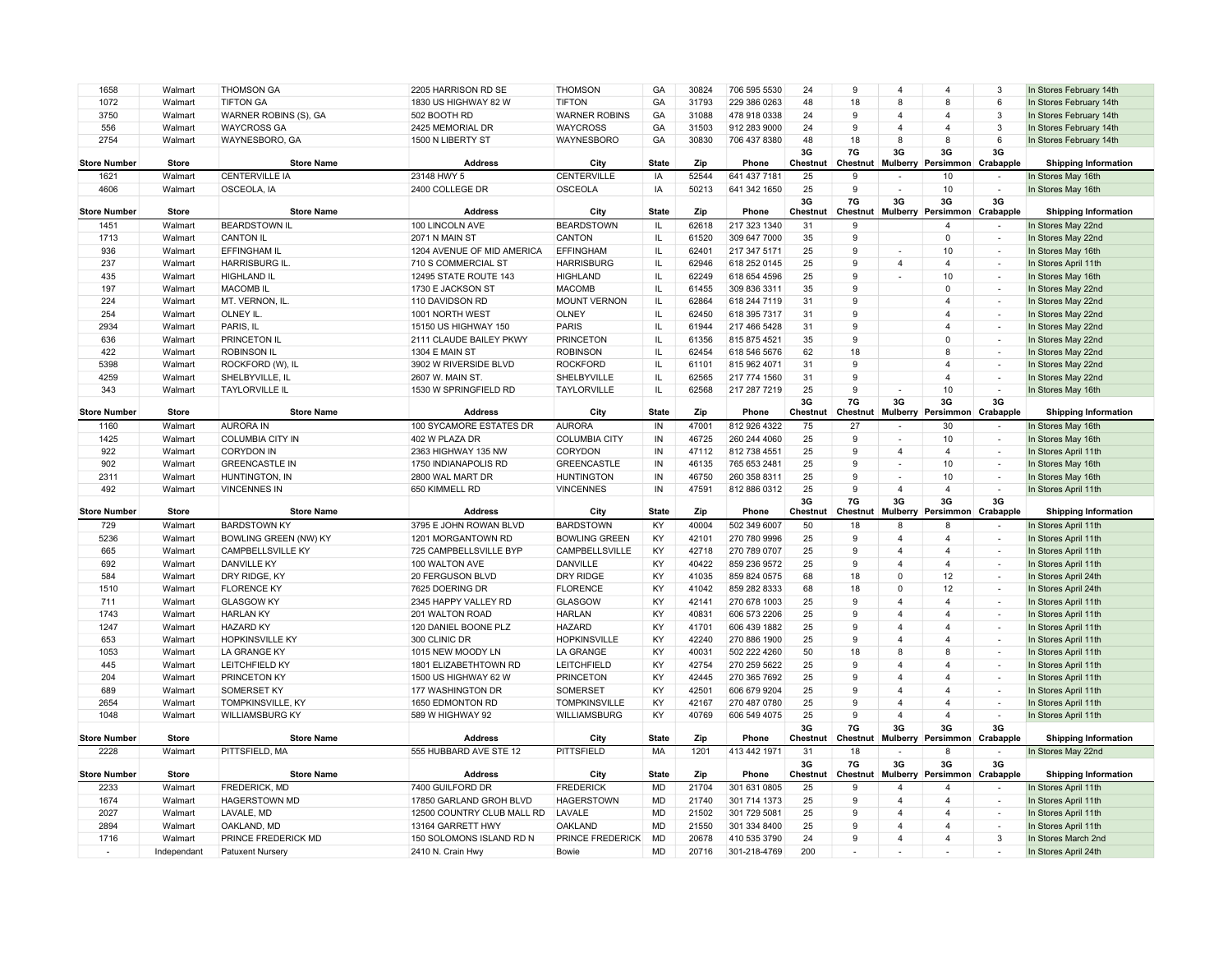| <b>Store Number</b> | <b>Store</b> | <b>Store Name</b>         | <b>Address</b>          | City                 | <b>State</b> | Zip   | Phone        | 3G<br>Chestnut | 7G<br>Chestnut | 3G                       | 3G<br>Mulberry Persimmon Crabapple | 3G                       | <b>Shipping Information</b> |
|---------------------|--------------|---------------------------|-------------------------|----------------------|--------------|-------|--------------|----------------|----------------|--------------------------|------------------------------------|--------------------------|-----------------------------|
| 1836                | Walmart      | <b>ADRIAN MI</b>          | 1601 E US HIGHWAY 223   | <b>ADRIAN</b>        | MI           | 49221 | 517 265 9771 | 70             | 18             |                          |                                    | $\overline{\phantom{a}}$ | In Stores May 25th          |
| 1719                | Walmart      | <b>BIG RAPIDS MI</b>      | 21400 PERRY AVE         | <b>BIG RAPIDS</b>    | MI           | 49307 | 231 796 1443 | 35             | 9              |                          |                                    | $\overline{\phantom{a}}$ | In Stores May 25th          |
| 1642                | Walmart      | CHARLOTTE MI              | 1680 PACKARD HWY        | CHARLOTTE            | MI           | 48813 | 517 543 0300 | 105            | 27             |                          |                                    |                          | In Stores May 25th          |
| 4243                | Walmart      | CLIO, MI                  | 11493 N LINDEN RD       | <b>CLIO</b>          | MI           | 48420 | 810 564 3149 | 35             | 9              | $\overline{\phantom{a}}$ | $\overline{\phantom{a}}$           | $\overline{\phantom{a}}$ | In Stores May 25th          |
| 2693                | Walmart      | FENTON, MI                | 3700 OWEN RD            | <b>FENTON</b>        | MI           | 48430 | 810 750 1132 | 70             | 18             |                          |                                    | $\sim$                   | In Stores May 25th          |
| 4540                | Walmart      | <b>FOWLERVILLE, MI</b>    | 970 GEHRINGER DR        | <b>FOWLERVILLE</b>   | MI           | 48836 | 517 223 8605 | 35             | 9              |                          |                                    | $\sim$                   | In Stores May 25th          |
| 1791                | Walmart      | <b>FREMONT MI</b>         | 7083 W 48TH ST          | <b>FREMONT</b>       | MI           | 49412 | 231 924 5000 | 35             | 9              |                          |                                    | $\overline{\phantom{a}}$ | In Stores May 25th          |
| 5386                | Walmart      | <b>GRAND HAVEN, MI</b>    | 14700 US HIGHWAY 31     | <b>GRAND HAVEN</b>   | MI           | 49417 | 616 844 3074 | 105            | 27             |                          |                                    | $\overline{\phantom{a}}$ | In Stores May 25th          |
| 3328                | Walmart      | <b>GREENVILLE, MI</b>     | 10772 W CARSON CITY RD  | <b>GREENVILLE</b>    | MI           | 48838 | 616 754 3062 | 35             | 9              |                          | $\sim$                             | $\overline{\phantom{a}}$ | In Stores May 25th          |
| 1942                | Walmart      | HOLLAND, MI               | 2629 N PARK DR          | <b>HOLLAND</b>       | MI           | 49424 | 616 393 2018 | 70             | 18             |                          |                                    | $\overline{\phantom{a}}$ | In Stores May 25th          |
| 1809                | Walmart      | <b>JONESVILLE MI</b>      | 701 OLDS ST             | <b>JONESVILLE</b>    | MI           | 49250 | 517 849 7000 | 70             | 18             |                          |                                    | $\overline{\phantom{a}}$ | In Stores May 25th          |
| 1987                | Walmart      | LAPEER, MI                | 555 E GENESEE ST        | LAPEER               | MI           | 48446 | 810 664 3062 | 35             | 9              |                          |                                    | $\overline{\phantom{a}}$ | In Stores May 25th          |
| 2102                | Walmart      | LUDINGTON, MI             | 4854 W US HIGHWAY 10    | <b>LUDINGTON</b>     | MI           | 49431 | 231 843 1816 | 70             | 18             | $\overline{\phantom{a}}$ |                                    | $\sim$                   | In Stores May 25th          |
| 1428                | Walmart      | MT PLEASANT MI            | 4730 ENCORE BLVD        | MOUNT PLEASANT       | MI           | 48858 | 989 772 6300 | 105            | 27             |                          |                                    | $\sim$                   | In Stores May 25th          |
| 5097                | Walmart      | <b>SAGINAW MI</b>         | 5650 BAY RD             | SAGINAW              | MI           | 48604 | 989 790 3990 | 70             | 18             |                          |                                    |                          | In Stores May 25th          |
| 1423                | Walmart      | <b>ST JOHNS MI</b>        | 1165 SUPERIOR DR        | <b>SAINT JOHNS</b>   | MI           | 48879 | 989 224 8099 | 70             | 18             |                          | $\sim$                             | $\overline{\phantom{a}}$ | In Stores May 25th          |
| 3632                | Walmart      | SANDUSKY, MI              | 655 W SANILAC RD        | SANDUSKY             | MI           | 48471 | 810 648 2728 | 35             | 9              |                          |                                    | i.                       | In Stores May 25th          |
| 1771                | Walmart      | <b>STURGIS MI</b>         | 1500 S CENTERVILLE RD   | <b>STURGIS</b>       | MI           | 49091 | 269 651 8580 | 35             | 9              | $\overline{\phantom{a}}$ | $\overline{\phantom{a}}$           | $\overline{\phantom{a}}$ | In Stores May 25th          |
| 5376                | Walmart      | <b>TAWAS CITY, MI</b>     | 621 E LAKE ST           | <b>TAWAS CITY</b>    | MI           | 48763 | 989 984 0854 | 35             | 9              |                          |                                    | $\sim$                   | In Stores May 25th          |
| 5159                | Walmart      | <b>WEST BRANCH, MI</b>    | 2750 COOK RD            | <b>WEST BRANCH</b>   | MI           | 48661 | 989 343 1309 | 35             | 9              |                          |                                    | $\overline{\phantom{a}}$ | In Stores May 25th          |
| 1824                | Walmart      | YPSILANTI, MI             | 2515 ELLSWORTH RD       | YPSILANT             | MI           | 48197 | 734 434 5620 | 70             | 18             |                          |                                    | $\sim$                   | In Stores May 25th          |
| <b>Store Number</b> | <b>Store</b> | <b>Store Name</b>         | <b>Address</b>          | City                 | <b>State</b> | Zip   | Phone        | 3G<br>Chestnut | 7G<br>Chestnut | 3G<br>Mulberry           | 3G<br>Persimmon                    | 3G<br>Crabapple          | <b>Shipping Information</b> |
| 56                  | Walmart      | AVA MO                    | 1309 NW 12TH AVE        | AVA                  | <b>MO</b>    | 65608 | 417 683 4194 | 25             | 9              | $\overline{4}$           | $\overline{\mathbf{4}}$            | $\overline{\phantom{a}}$ | In Stores April 11th        |
| 834                 | Walmart      | <b>BETHANY MO</b>         | 810 S 37TH ST           | <b>BETHANY</b>       | MO           | 64424 | 660 425 4410 | 25             | 9              |                          | 10                                 | $\sim$                   | In Stores May 16th          |
| 46                  | Walmart      | <b>BOLIVAR MO</b>         | 2451 S SPRINGFIELD AVE  | <b>BOLIVAR</b>       | MO           | 65613 | 417 326 8424 | 25             | 9              | $\overline{a}$           | $\overline{4}$                     | $\sim$                   | In Stores April 11th        |
| 145                 | Walmart      | <b>BOWLING GREEN MO</b>   | 3 TOWN CENTER DR        | <b>BOWLING GREEN</b> | <b>MO</b>    | 63334 | 573 324 0040 | 25             | 9              |                          | 10                                 | ÷                        | In Stores May 16th          |
| 203                 | Walmart      | <b>BROOKFIELD MO</b>      | 937 PARK CIRCLE DR      | <b>BROOKFIELD</b>    | MO           | 64628 | 660 258 7416 | 25             | 9              |                          | 10                                 | $\overline{\phantom{a}}$ | In Stores May 16th          |
| 845                 | Walmart      | <b>BUFFALO MO EF</b>      | 1250 W DALLAS ST        | <b>BUFFALO</b>       | <b>MO</b>    | 65622 | 417 345 6166 | 25             | 9              | $\overline{4}$           | $\overline{4}$                     | $\sim$                   | In Stores April 11th        |
| 888                 | Walmart      | <b>BUTLER MO</b>          | 400 S FRAN              | <b>BUTLER</b>        | MO           | 64730 | 660 679 3151 | 25             | 9              |                          | $\overline{4}$                     |                          | In Stores April 11th        |
| 89                  | Walmart      | <b>CAMDENTON MO</b>       | 94 CECIL ST             | CAMDENTON            | MO           | 65020 | 573 346 3588 | 25             | 9              | $\overline{a}$           | $\overline{4}$                     | $\overline{\phantom{a}}$ | In Stores April 11th        |
| 188                 | Walmart      | CAPE GIRARDEAU MO         | 3439 WILLIAM ST         | CAPE GIRARDEAU       | <b>MO</b>    | 63701 | 573 335 4600 | 25             | 9              |                          | $\overline{4}$                     | $\sim$                   | In Stores April 11th        |
| 135                 | Walmart      | CHILLICOTHE MO            | 1000 GRAVES ST          | CHILLICOTHE          | MO           | 64601 | 660 646 6000 | 25             | 9              | $\overline{\phantom{a}}$ | 10                                 | $\sim$                   | In Stores May 16th          |
| 20                  | Walmart      | <b>CLINTON MO</b>         | 1712 E OHIO ST          | <b>CLINTON</b>       | <b>MO</b>    | 64735 | 660 885 5536 | 25             | 9              |                          | 10                                 | $\sim$                   | In Stores May 16th          |
| 95                  | Walmart      | <b>DESLOGE MO</b>         | 407 NO. STATE ST        | <b>DESLOGE</b>       | MO           | 63601 | 573 431 5094 | 25             | 9              |                          | $\overline{4}$                     | $\overline{\phantom{a}}$ | In Stores April 11th        |
| 69                  | Walmart      | <b>FESTUS MO</b>          | 650 S TRUMAN BLVD       | <b>FESTUS</b>        | <b>MO</b>    | 63028 | 636 937 8441 | 25             | 9              | $\overline{4}$           | $\overline{4}$                     | $\overline{\phantom{a}}$ | In Stores April 11th        |
| 337                 | Walmart      | FREDERICKTOWN MO          | 1025 WALTON DR          | <b>FREDERICKTOWN</b> | <b>MO</b>    | 63645 | 573 783 5581 | 25             | 9              |                          | $\overline{4}$                     |                          | In Stores April 11th        |
| 51                  | Walmart      | <b>FULTON MO</b>          | 1701 N BLUFF ST         | <b>FULTON</b>        | MO           | 65251 | 573 642 6877 | 25             | 9              | $\overline{\phantom{a}}$ | 10                                 | $\overline{\phantom{a}}$ | In Stores May 16th          |
| 609                 | Walmart      | <b>HANNIBAL MO</b>        | 3650 STARDUST DR        | <b>HANNIBAL</b>      | MO           | 63401 | 573 221 5610 | 25             | 9              |                          | 10                                 | $\sim$                   | In Stores May 16th          |
| 166                 | Walmart      | <b>HOUSTON MO</b>         | 1433 S SAM HOUSTON BLVD | <b>HOUSTON</b>       | MO           | 65483 | 417 967 3302 | 25             | $\mathbf{q}$   | Δ                        | $\overline{4}$                     | $\overline{\phantom{a}}$ | In Stores April 11th        |
| 29                  | Walmart      | JEFFERSON CITY MO         | 724 STADIUM WEST BLV    | JEFFERSON CITY       | <b>MO</b>    | 65109 | 573 635 8283 | 25             | 9              | $\overline{4}$           | $\overline{4}$                     | $\overline{\phantom{a}}$ | In Stores April 11th        |
| 79                  | Walmart      | <b>WEST JOPLIN MO</b>     | 2623 W 7TH ST           | <b>JOPLIN</b>        | MO           | 64801 | 417 206 4644 | 25             | 9              |                          | $\overline{4}$                     | $\overline{\phantom{a}}$ | In Stores April 11th        |
| 190                 | Walmart      | <b>KENNETT MO</b>         | 1500 1ST ST             | <b>KENNETT</b>       | MO           | 63857 | 573 888 2084 | 25             | 9              | $\overline{4}$           | $\overline{4}$                     | $\sim$                   | In Stores April 11th        |
| 189                 | Walmart      | <b>KIRKSVILLE MO</b>      | 2206 N BALTIMORE ST     | <b>KIRKSVILLE</b>    | MO           | 63501 | 660 627 7100 | 25             | 9              |                          | 10                                 | $\overline{\phantom{a}}$ | In Stores May 16th          |
| 4590                | Walmart      | LEES SUMMIT (S), MO       | 3410 SW MARKET ST       | <b>LEES SUMMIT</b>   | MO           | 64082 | 816 623 3245 | 25             | 9              |                          | 10                                 | $\sim$                   | In Stores May 16th          |
| 25                  | Walmart      | MEXICO MO                 | 4820 S CLARK ST         | <b>MEXICO</b>        | MO           | 65265 | 573 581 4500 | 25             | 9              |                          | 10                                 | ÷                        | In Stores May 16th          |
| 40                  | Walmart      | <b>MOBERLY MO</b>         | 1301 E HIGHWAY 24       | <b>MOBERLY</b>       | <b>MO</b>    | 65270 | 660 263 3113 | 25             | 9              |                          | 10                                 | $\overline{\phantom{a}}$ | In Stores May 16th          |
| 48                  | Walmart      | MONETT MO                 | 885 E US HIGHWAY 60     | <b>MONETT</b>        | MO           | 65708 | 417 235 6292 | 25             | 9              | $\overline{4}$           | $\overline{4}$                     | $\sim$                   | In Stores April 11th        |
| 88                  | Walmart      | MOUNTAIN GROVE MO         | 2100 N MAIN AVE         | MOUNTAIN GROVE       | MO           | 65711 | 417 926 5107 | 25             | 9              |                          | $\overline{4}$                     | $\overline{\phantom{a}}$ | In Stores April 11th        |
| 34                  | Walmart      | <b>NEVADA MO</b>          | 2250 LINCOLN AVE        | <b>NEVADA</b>        | MO           | 64772 | 417 667 3630 | 25             | 9              | $\Delta$                 | $\overline{4}$                     | $\overline{\phantom{a}}$ | In Stores April 11th        |
| 2702                | Walmart      | NIXA, MO                  | 1102 N MASSEY BLVD      | <b>NIXA</b>          | <b>MO</b>    | 65714 | 417 724 1097 | 25             | 9              | $\overline{a}$           | $\overline{4}$                     | $\overline{\phantom{a}}$ | In Stores April 11th        |
| 2856                | Walmart      | OAK GROVE, MO             | 201 SE SALEM ST         | OAK GROVE            | <b>MO</b>    | 64075 | 816 690 4900 | 25             | 9              |                          | 10                                 | $\sim$                   | In Stores May 16th          |
| 354                 | Walmart      | <b>OWENSVILLE MO</b>      | 1888 HIGHWAY 28         | OWENSVILLE           | <b>MO</b>    | 65066 | 573 437 4156 | 25             | 9              | $\Delta$                 | $\overline{4}$                     | $\sim$                   | In Stores April 11th        |
| 19                  | Walmart      | POPLAR BLUFF MO           | 333 S WESTWOOD BLVD     | POPLAR BLUFF         | <b>MO</b>    | 63901 | 573 686 6420 | 25             | 9              |                          | $\overline{4}$                     | $\sim$                   | In Stores April 11th        |
| 173                 | Walmart      | POTOSI MO                 | #1 MEMORIAL DRIVE       | <b>POTOSI</b>        | <b>MO</b>    | 63664 | 573 438 5441 | 25             | 9              |                          | $\overline{4}$                     | $\overline{\phantom{a}}$ | In Stores April 11th        |
| 101                 | Walmart      | ROLLA MO                  | 500 S BISHOP AVE        | <b>ROLLA</b>         | MO           | 65401 | 573 341 9145 | 25             | 9              |                          | $\overline{4}$                     |                          | In Stores April 11th        |
| 560                 | Walmart      | ST JOSEPH MO              | 4201 N BELT HWY         | <b>SAINT JOSEPH</b>  | MO           | 64506 | 816 390 8400 | 25             | 9              |                          | 10                                 | $\overline{\phantom{a}}$ | In Stores May 16th          |
| 21                  | Walmart      | ST ROBERT MO /WAYNESVILLE | 185 SAINT ROBERT BLVD   | <b>SAINT ROBERT</b>  | MO           | 65584 | 573 336 5103 | 25             | 9              |                          | $\overline{4}$                     | $\sim$                   | In Stores April 11th        |
| 27                  | Walmart      | <b>SALEM MO</b>           | 1101 W HIGHWAY 32       | <b>SALEM</b>         | MO           | 65560 | 573 729 6151 | 25             | $\mathbf{q}$   | $\Delta$                 | $\overline{4}$                     | $\sim$                   | In Stores April 11th        |
| 138                 | Walmart      | SPRINGFIELD (NE), MO      | 1923 E KEARNEY ST       | SPRINGFIELD          | <b>MO</b>    | 65803 | 417 865 4545 | 25             | $\mathbf{q}$   |                          | $\overline{4}$                     | $\sim$                   | In Stores April 11th        |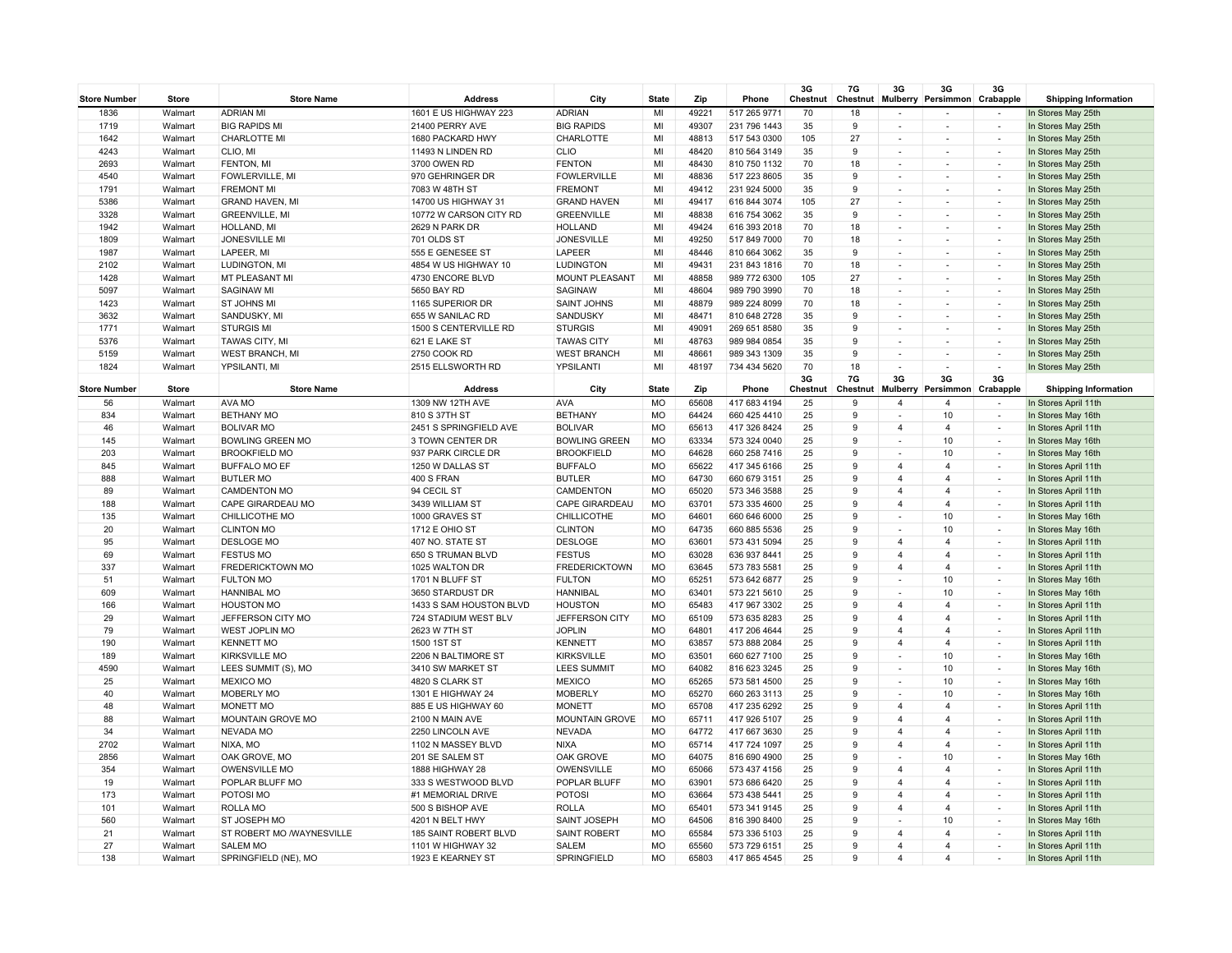| 65                  | Walmart      | <b>SULLIVAN MO</b>      | 350 PARK RIDGE RD                      | SULLIVAN              | <b>MO</b>    | 63080 | 573 468 7030 | 25             | 9              | $\overline{4}$           | $\overline{4}$          | $\sim$                   | In Stores April 11th        |
|---------------------|--------------|-------------------------|----------------------------------------|-----------------------|--------------|-------|--------------|----------------|----------------|--------------------------|-------------------------|--------------------------|-----------------------------|
| 357                 | Walmart      | <b>VERSAILLES MO</b>    | 1003 W NEWTON ST                       | <b>VERSAILLES</b>     | <b>MO</b>    | 65084 | 573 378 4668 | 25             | $\mathbf{q}$   | $\overline{4}$           | $\overline{4}$          | $\overline{\phantom{a}}$ | In Stores April 11th        |
| 61                  | Walmart      | <b>WARRENSBURG MO</b>   | 301 E COOPER ST                        | <b>WARRENSBURG</b>    | <b>MO</b>    | 64093 | 660 747 1505 | 25             | 9              |                          | 10                      | $\sim$                   | In Stores May 16th          |
| 250                 | Walmart      | WARSAW MO.              | 103 W POLK ST                          | WARSAW                | <b>MO</b>    | 65355 | 660 438 7394 | 25             | 9              | $\overline{4}$           | $\overline{4}$          | $\overline{\phantom{a}}$ | In Stores April 11th        |
| 172                 | Walmart      | <b>WASHINGTON MO</b>    | 1701 A ROY DR                          | <b>WASHINGTON</b>     | <b>MO</b>    | 63090 | 636 239 1993 | 25             | 9              |                          | 10                      | $\sim$                   | In Stores May 16th          |
| 15                  | Walmart      | <b>WEST PLAINS MO</b>   | 1310 PREACHER ROE BLVD                 | <b>WEST PLAINS</b>    | MO           | 65775 | 417 257 2800 | 25             | 9              | $\overline{4}$           | $\overline{4}$          |                          | In Stores April 11th        |
|                     |              |                         |                                        |                       |              |       |              | 3G             | 7G             | 3G                       | 3G                      | 3G                       |                             |
| <b>Store Number</b> | <b>Store</b> | <b>Store Name</b>       | <b>Address</b>                         | City                  | <b>State</b> | Zip   | Phone        | Chestnut       | Chestnut       | Mulberry                 | Persimmon Crabapple     |                          | <b>Shipping Information</b> |
| 118                 | Walmart      | <b>AMORY MS</b>         | 1515 HIGHWAY 278 E                     | <b>AMORY</b>          | MS           | 38821 | 662 256 1590 | 24             | 9              | 4                        | $\overline{4}$          | 3                        | In Stores February 27th     |
| 118                 | Walmart      | <b>AMORY MS</b>         | 1515 HIGHWAY 278 E                     | <b>AMORY</b>          | MS           | 38821 | 662 256 1590 | 24             | 9              | $\overline{4}$           | $\overline{4}$          | $\mathbf{3}$             | In Stores February 27th     |
| 1468                | Walmart      | <b>BATESVILLE MS</b>    | 205 HOUSE CARLSON DR                   | <b>BATESVILLE</b>     | MS           | 38606 | 662 563 3100 | 24             | $\mathbf{q}$   | $\overline{4}$           | $\overline{\mathbf{A}}$ | 3                        | In Stores February 14th     |
| 114                 | Walmart      | <b>BOONEVILLE MS</b>    | 300 WALMART CIR                        | <b>BOONEVILLE</b>     | <b>MS</b>    | 38829 | 662 728 6211 | 24             | 9              | $\boldsymbol{\Delta}$    | $\overline{4}$          | $\overline{3}$           | In Stores February 27th     |
| 816                 | Walmart      | <b>BROOKHAVEN MS</b>    | 960 BROOKWAY BLVD                      | <b>BROOKHAVEN</b>     | <b>MS</b>    | 39601 | 601 835 0232 | 24             | 9              | $\overline{4}$           | $\overline{4}$          | 3                        | In Stores February 14th     |
| 1530                | Walmart      | <b>CLEVELAND MS</b>     | 710 N DAVIS AVE                        | <b>CLEVELAND</b>      | MS           | 38732 | 662 843 6567 | 24             | 9              | 4                        | $\overline{4}$          | 3                        | In Stores February 14th     |
| 1168                | Walmart      | <b>COLUMBIA MS</b>      | 1001 HIGHWAY 98 BYP                    | <b>COLUMBIA</b>       | MS           | 39429 | 601 731 1193 | 48             | 18             | 8                        | 8                       | $_{\rm 6}$               | In Stores February 14th     |
| 105                 | Walmart      | <b>CORINTH MS</b>       | 2301 S HARPER RD                       | <b>CORINTH</b>        | MS           | 38834 | 662 287 3148 | 24             | 9              | $\boldsymbol{\Delta}$    | $\overline{4}$          | 3                        | In Stores February 27th     |
| 2715                | Walmart      | DIBERVILLE, MS          | 3615 SANGANI BLVD                      | <b>DIBERVILLE</b>     | MS           | 39540 | 228 396 4740 | 48             | 18             | 8                        | 8                       | 6                        | In Stores February 14th     |
| 2755                | Walmart      | FLOWOOD, MS             | 5341 HIGHWAY 25                        | <b>FLOWOOD</b>        | MS           | 39232 | 601 992 8898 | 48             | 18             | 8                        | 8                       | 6                        | In Stores February 14th     |
| 182                 | Walmart      | <b>GREENVILLE MS</b>    | 1831 HIGHWAY 1 S                       | <b>GREENVILLE</b>     | <b>MS</b>    | 38701 | 662 332 9026 | 24             | 9              | $\overline{4}$           | $\overline{4}$          | 3                        | In Stores February 14th     |
| 1074                | Walmart      | <b>GRENADA MS</b>       | 1655 SUNSET DR                         | <b>GRENADA</b>        | <b>MS</b>    | 38901 | 662 229 0114 | 24             | 9              | $\overline{4}$           | $\overline{\mathbf{A}}$ | 3                        | In Stores February 14th     |
| 2717                | Walmart      | HATTIESBURG, MS         | 5901 U S HIGHWAY 49                    | <b>HATTIESBURG</b>    | MS           | 39402 | 601 296 6855 | 24             | 9              | $\overline{4}$           | $\overline{4}$          | 3                        | In Stores February 14th     |
| 5419                | Walmart      | HERNANDO, MS            | 2600 MCINGVALE RD                      | <b>HERNANDO</b>       | <b>MS</b>    | 38632 | 662 429 3456 | 24             | 9              | $\overline{4}$           | $\overline{4}$          | $\overline{3}$           | In Stores February 27th     |
| 239                 | Walmart      | KOSCIUSKO, MS.          | 220 VETERANS MEMORIAL DR               | <b>KOSCIUSKO</b>      | MS           | 39090 | 662 289 3422 | 24             | 9              | $\overline{4}$           | $\overline{4}$          | $\mathbf{3}$             | In Stores February 14th     |
| 1260                | Walmart      | <b>LUCEDALE MS</b>      | 11228 OLD 63 S                         | LUCEDALE              | MS           | 39452 | 601 947 6991 | 24             | $\mathbf{q}$   | $\overline{4}$           | $\overline{\mathbf{A}}$ | 3                        | In Stores February 14th     |
| 2720                | Walmart      | <b>MADISON, MS</b>      | 127 GRANDVIEW BLVD                     | <b>MADISON</b>        | MS           | 39110 | 601 605 9662 | 48             | 18             | 8                        | 8                       | 6                        | In Stores February 14th     |
| 1192                | Walmart      | <b>MAGEE MS</b>         | 1625 SIMPSON HWY #49                   | MAGEE                 | <b>MS</b>    | 39111 | 601 849 2628 | 24             | 9              | $\overline{4}$           | $\overline{4}$          | 3                        | In Stores February 14th     |
| 1025                | Walmart      | <b>MCCOMB MS</b>        | 1608 VETERANS BLVD                     | <b>MCCOMB</b>         | <b>MS</b>    | 39648 | 601 684 1074 | 24             | 9              | $\overline{4}$           | $\overline{4}$          | $\overline{3}$           | In Stores February 14th     |
| 981                 | Walmart      | <b>MERIDIAN MS</b>      | 1733 2ND ST S                          | <b>MERIDIAN</b>       | MS           | 39301 | 601 485 2250 | 48             | 18             | 8                        | 8                       | $6\phantom{1}6$          | In Stores February 14th     |
| 874                 | Walmart      | <b>NATCHEZ MS</b>       | 314 SGT. S. PRENTISS                   | <b>NATCHEZ</b>        | MS           | 39120 | 601 442 2895 | 48             | 18             | 8                        | 8                       | $6\phantom{a}$           | In Stores February 14th     |
| 699                 | Walmart      | <b>OXFORD MS</b>        | 2530 JACKSON AVE W                     | <b>OXFORD</b>         | MS           | 38655 | 662 234 9131 | 48             | 18             | 8                        | 8                       | $\,6\,$                  | In Stores February 14th     |
| 970                 | Walmart      | <b>PICAYUNE MS</b>      | 235 FRONTAGE RD                        | PICAYUNE              | MS           | 39466 | 601 799 3455 | 24             | 9              | $\overline{4}$           | $\overline{4}$          | 3                        | In Stores February 14th     |
| 164                 | Walmart      | PONTOTOC MS             | 100 MCCORD RD                          | <b>PONTOTOC</b>       | <b>MS</b>    | 38863 | 662 489 7451 | 24             | 9              | $\overline{4}$           | $\overline{4}$          | 3                        | In Stores February 27th     |
| 112                 | Walmart      | <b>STARKVILLE MS</b>    | 1010 HIGHWAY 12 W                      | <b>STARKVILLE</b>     | MS           | 39759 | 662 324 0374 | 24             | 9              | $\overline{4}$           | $\overline{4}$          | 3                        | In Stores February 14th     |
| 708                 | Walmart      | <b>VICKSBURG MS</b>     | 2150 IOWA BLVD                         | <b>VICKSBURG</b>      | MS           | 39180 | 601 638 9164 | 24             | 9              | $\overline{4}$           | $\overline{4}$          | 3                        | In Stores February 14th     |
| 1195                | Walmart      | <b>WAVELAND MS</b>      | 460 HIGHWAY 90                         | <b>WAVELAND</b>       | MS           | 39576 | 228 467 4371 | 24             | 9              | $\overline{4}$           | $\overline{4}$          | 3                        | In Stores February 14th     |
| 785                 | Walmart      | WAYNESBORO MS           | 1350 AZALEA DR                         | WAYNESBORO            | MS           | 39367 | 601 735 9716 | 24             | 9              | $\overline{4}$           | $\overline{4}$          | $\mathbf{3}$             | In Stores February 14th     |
| 115                 | Walmart      | <b>WEST POINT, MS</b>   | 5509 HIGHWAY 45 ALT S                  | <b>WEST POINT</b>     | MS           | 39773 | 662 494 1551 | 24             | 9              | $\overline{4}$           | $\overline{\mathbf{A}}$ | $\mathbf{3}$             | In Stores February 14th     |
| 3528                | Walmart      | WIGGINS, MS             | 1053 FRONTAGE DR E                     | <b>WIGGINS</b>        | MS           | 39577 | 601 928 9119 | 24             | 9              | $\overline{4}$           | $\overline{4}$          | 3                        | In Stores February 14th     |
|                     |              |                         |                                        |                       |              |       |              | 3G             | 7G             | 3G                       | 3G                      | 3G                       |                             |
| <b>Store Number</b> | Store        | <b>Store Name</b>       | <b>Address</b>                         | City                  | <b>State</b> | Zip   | Phone        | Chestnut       | Chestnut       | Mulberry                 | Persimmon Crabapple     |                          | <b>Shipping Information</b> |
| 1097                | Walmart      | ABERDEEN, NC            | 250 TURNER ST                          | <b>ABERDEEN</b>       | <b>NC</b>    | 28315 | 910 695 1255 | 24             | 9              | $\overline{4}$           | $\overline{4}$          | 3                        | In Stores March 2nd         |
| 1166                | Walmart      | <b>ELIZABETHTOWN NC</b> | 1347 W BROAD ST                        | <b>ELIZABETHTOWN</b>  | <b>NC</b>    | 28337 | 910 862 8424 | 24             | 9              | 4                        | $\overline{4}$          | 3                        | In Stores March 2nd         |
| 1036                | Walmart      | FOREST CITY, NC         | 197 PLAZA DR                           | <b>FOREST CITY</b>    | <b>NC</b>    | 28043 | 828 287 7458 | 25             | 9              | 4                        | $\overline{4}$          | $\overline{\phantom{a}}$ | In Stores April 11th        |
| 1217                | Walmart      | <b>FRANKLIN NC</b>      | 273 COMMONS DRIVE                      | <b>FRANKLIN</b>       | <b>NC</b>    | 28734 | 828 524 9111 | 25             | $\mathbf{q}$   | $\overline{4}$           | $\overline{\mathbf{A}}$ | $\overline{\phantom{a}}$ | In Stores April 11th        |
| 948                 | Walmart      | <b>HICKORY NC</b>       | 2525 US HIGHWAY 70 SE                  | <b>HICKORY</b>        | NC           | 28602 | 828 326 7060 | 24             | 9              | $\overline{4}$           | $\overline{4}$          | 3                        | In Stores March 2nd         |
| 1191                | Walmart      | HILLSBOROUGH NC         | 501 HAMPTON POINTE B                   | <b>HILLSBOROUGH</b>   | <b>NC</b>    | 27278 | 919 732 9172 | 24             | $\mathbf{q}$   | $\overline{4}$           | $\overline{4}$          | 3                        | In Stores March 2nd         |
| 877                 | Walmart      | <b>MONROE NC</b>        | 2406 W ROOSEVELT BLVD                  | <b>MONROE</b>         | <b>NC</b>    | 28110 | 704 289 5478 | 24             | 9              | $\overline{4}$           | $\overline{4}$          | 3                        | In Stores March 2nd         |
| 1039                | Walmart      | MOUNT AIRY NC           | 2241 ROCKFORD ST                       | <b>MOUNT AIRY</b>     | <b>NC</b>    | 27030 | 336 719 2300 | 24             | 9              | 4                        | $\overline{4}$          | 3                        | In Stores March 2nd         |
| 515                 | Walmart      | <b>MURPHY NC</b>        | 2330 US 19                             | <b>MURPHY</b>         | <b>NC</b>    | 28906 | 828 837 9184 | 25             | 9              | 4                        | $\overline{4}$          | $\sim$                   | In Stores April 11th        |
| 1795                | Walmart      | PISGAH FOREST NC        | 177 FOREST GATE DR                     | <b>PISGAH FOREST</b>  | <b>NC</b>    | 28768 | 828 885 7900 | 25             | 9              | $\overline{4}$           | $\overline{4}$          | $\sim$                   | In Stores April 11th        |
| 1502                | Walmart      | ROANOKE RAPIDS NC       | 251 PREMIER BLVD                       | <b>ROANOKE RAPIDS</b> | <b>NC</b>    | 27870 | 252 535 3151 | 24             | 9              | Δ                        | $\overline{4}$          | $\mathbf{3}$             | In Stores March 2nd         |
| 1774                | Walmart      | <b>SANFORD NC</b>       | 3310 NC HIGHWAY 87 S                   | SANFORD               | <b>NC</b>    | 27332 | 919 776 9388 | 24             | 9              | $\overline{4}$           | $\overline{4}$          | 3                        | In Stores March 2nd         |
| 4334                | Walmart      | WEAVERVILLE, NC         | 25 NORTHRIDGE COMMONS PKWY WEAVERVILLE |                       | <b>NC</b>    | 28787 | 828 645 5028 | 25             | 9              | $\overline{4}$           | $\overline{4}$          | $\overline{\phantom{a}}$ | In Stores April 11th        |
| 3289                | Walmart      | WEST JEFFERSON, NC      | 1489 MOUNT JEFFERSON RD                | <b>WEST JEFFERSON</b> | <b>NC</b>    | 28694 | 336 246 3920 | 25             | $\mathbf{q}$   | 4                        | $\overline{\mathbf{A}}$ | $\sim$                   | In Stores April 11th        |
| <b>Store Number</b> | <b>Store</b> | <b>Store Name</b>       | <b>Address</b>                         | City                  | <b>State</b> | Zip   | Phone        | 3G<br>Chestnut | 7G<br>Chestnut | 3G<br><b>Mulberry</b>    | 3G<br>Persimmon         | 3G<br>Crabapple          | <b>Shipping Information</b> |
| 1796                | Walmart      | <b>AMHERST NH</b>       | 85 STATE ROUTE 101A                    | <b>AMHERST</b>        | <b>NH</b>    | 3031  | 603 672 3421 | 35             | 9              | $\overline{\phantom{a}}$ |                         | $\overline{\phantom{a}}$ | In Stores May 23rd          |
| 1698                | Walmart      | <b>HOOKSETT NH</b>      | 3 COMMERCE DR                          | <b>HOOKSETT</b>       | <b>NH</b>    | 3106  | 603 644 8144 | 70             | 18             |                          |                         |                          | In Stores May 23rd          |
| 2057                | Walmart      | RINDGE, NH              | 750 US HWY 202                         | <b>RINDGE</b>         | <b>NH</b>    | 3461  | 603 899 6882 | 35             | 9              | $\overline{\phantom{a}}$ |                         | $\overline{\phantom{a}}$ | In Stores May 23rd          |
|                     |              |                         |                                        |                       |              |       |              | 3G             | 7G             | 3G                       | 3G                      | 3G                       |                             |
| <b>Store Number</b> | <b>Store</b> | <b>Store Name</b>       | <b>Address</b>                         | City                  | <b>State</b> | Zip   | Phone        | Chestnut       | Chestnut       | Mulberry                 | Persimmon Crabapple     |                          | <b>Shipping Information</b> |
| 5384                | Walmart      | <b>BRIDGETON, NJ</b>    | 1130 HIGHWAY 77                        | <b>BRIDGETON</b>      | <b>NJ</b>    | 8302  | 856 453 0418 | 25             | $\mathbf{q}$   | $\overline{a}$           | $\overline{\mathbf{A}}$ |                          | In Stores April 11th        |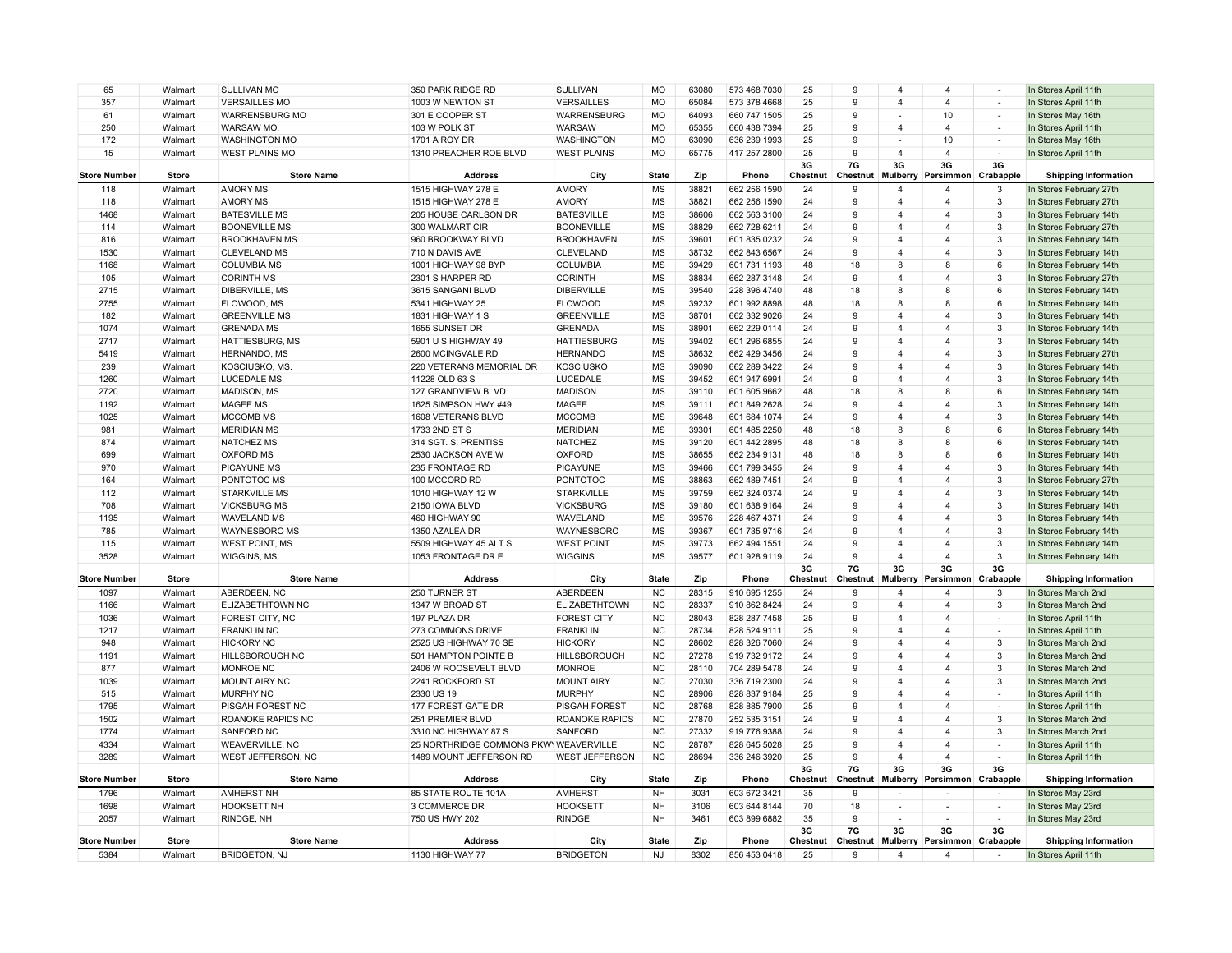| 2582                     | Walmart      | CLINTON, NJ                                                               | ROUTE 513 AND I-78       | <b>CLINTON</b>        | <b>NJ</b>    | 8809  | 908 730 8665 | 68             | 18             | $\mathsf 0$                | 12                                 | $\overline{\phantom{a}}$    | In Stores April 24th        |
|--------------------------|--------------|---------------------------------------------------------------------------|--------------------------|-----------------------|--------------|-------|--------------|----------------|----------------|----------------------------|------------------------------------|-----------------------------|-----------------------------|
| 2604                     | Walmart      | NEWTON, NJ                                                                | 26 HAMPTON HOUSE RD      | <b>NEWTON</b>         | <b>NJ</b>    | 7860  | 973 300 1859 | 31             | 9              | $\overline{a}$             | $\overline{4}$                     | $\overline{\phantom{a}}$    | In Stores May 23rd          |
| 4153                     | Walmart      | OLD BRIDGE NJ                                                             | 2825 HIGHWAY ROUTE 18    | <b>OLD BRIDGE</b>     | <b>NJ</b>    | 8857  | 732 955 0139 | 31             | 9              |                            | $\overline{4}$                     | ÷,                          | In Stores May 23rd          |
| 3443                     | Walmart      | RIVERDALE, NJ                                                             | 48 STATE RT 23           | <b>RIVERDALE</b>      | <b>NJ</b>    | 7457  | 973 835 5812 | 29             | 9              | $\Omega$                   | 6                                  | $\overline{\phantom{a}}$    | In Stores April 24th        |
| 1844                     | Walmart      | TOMS RIVER NJ                                                             | 950 ROUTE 37 W           | <b>TOMS RIVER</b>     | NJ           | 8755  | 732 349 6000 | 25             | $\mathbf{q}$   | $\overline{4}$             | $\overline{4}$                     | $\overline{\phantom{a}}$    | In Stores April 11th        |
|                          |              |                                                                           |                          |                       |              |       |              | 3G             | 7G             | 3G                         | 3G                                 | 3G                          |                             |
| <b>Store Number</b>      | <b>Store</b> | <b>Store Name</b>                                                         | <b>Address</b>           | City                  | <b>State</b> | Zip   | Phone        | Chestnut       | Chestnut       | Mulberry                   | Persimmon Crabapple                |                             | <b>Shipping Information</b> |
| 1830                     | Walmart      | <b>AUBURN NY</b>                                                          | 297 GRANT AVE            | <b>AUBURN</b>         | <b>NY</b>    | 13021 | 315 255 0532 | 62             | 18             | ÷,                         | 8                                  | $\sim$                      | In Stores May 23rd          |
| 1673                     | Walmart      | <b>CANANDAIGUA NY</b>                                                     | 4238 RECREATION DR       | CANANDAIGUA           | <b>NY</b>    | 14424 | 585 394 5300 | 35             | 9              |                            |                                    | ٠                           | In Stores May 23rd          |
| 2911                     | Walmart      | CENTRAL SQUARE, NY                                                        | 3018 EAST AVE            | <b>CENTRAL SQUARE</b> | <b>NY</b>    | 13036 | 315 668 0400 | 35             | 9              | $\overline{\phantom{a}}$   | $\overline{\phantom{a}}$           | $\overline{\phantom{a}}$    | In Stores May 23rd          |
| 2135                     | Walmart      | <b>COBLESKILL, NY</b>                                                     | 139 MERCHANT PL          | COBLESKILL            | <b>NY</b>    | 12043 | 518 234 1090 | 70             | 18             |                            |                                    | $\sim$                      | In Stores May 23rd          |
| 1781                     | Walmart      | CORTLAND, NY                                                              | 819 BENNIE RD            | CORTLAND              | <b>NY</b>    | 13045 | 607 756 1776 | 35             | 9              |                            |                                    | $\overline{\phantom{a}}$    | In Stores May 23rd          |
| 1810                     | Walmart      | <b>FISHKILL NY</b>                                                        | 26 W MERRITT BLVD        | <b>FISHKILL</b>       | <b>NY</b>    | 12524 | 845 896 8192 | 35             | 9              |                            |                                    | $\overline{\phantom{a}}$    | In Stores May 23rd          |
| 1949                     | Walmart      | FREDONIA, NY                                                              | 10401 BENNETT RD         | <b>FREDONIA</b>       | <b>NY</b>    | 14063 | 716 679 3150 | 35             | 9              |                            |                                    | ÷,                          | In Stores May 23rd          |
| 3332                     | Walmart      | FULTON, NY                                                                | 1818 STATE ROUTE #3      | <b>FULTON</b>         | <b>NY</b>    | 13069 | 315 598 1773 | 35             | 9              | $\overline{\phantom{a}}$   | $\overline{\phantom{a}}$           | $\overline{\phantom{a}}$    | In Stores May 23rd          |
| 1966                     | Walmart      | <b>GENESEO NY</b>                                                         | 4235 VETERAN DR          | <b>GENESEO</b>        | <b>NY</b>    | 14454 | 585 243 4090 | 70             | 18             |                            |                                    | $\sim$                      | In Stores May 23rd          |
| 1731                     | Walmart      | <b>GENEVA NY</b>                                                          | 990 STATE ROUTE 5 AND 20 | <b>GENEVA</b>         | <b>NY</b>    | 14456 | 315 781 3253 | 35             | 9              | $\overline{\phantom{a}}$   |                                    | $\overline{\phantom{a}}$    | In Stores May 23rd          |
| 2874                     | Walmart      | <b>GLENVILLE, NY</b>                                                      | 200 DUTCH MEADOWS LN     | <b>GLENVILLE</b>      | NY           | 12302 | 518 344 7035 | 35             | 9              |                            |                                    | $\overline{\phantom{a}}$    | In Stores May 23rd          |
| 1806                     | Walmart      | JOHNSTOWN, NY                                                             | 329 S KINGSBORO AVE EXT  | <b>GLOVERSVILLE</b>   | <b>NY</b>    | 12078 | 518 725 2403 | 35             | 9              |                            |                                    | ä,                          | In Stores May 23rd          |
| 2326                     | Walmart      | HORNELL, NY                                                               | 1000 STATE ROUTE 36      | <b>HORNELL</b>        | <b>NY</b>    | 14843 | 607 324 7019 | 70             | 18             | $\overline{\phantom{a}}$   | $\overline{\phantom{a}}$           | $\overline{\phantom{a}}$    | In Stores May 23rd          |
| 1976                     | Walmart      | BIG FLATS (ELMIRA), NY                                                    | 1400 COUNTY RD 64        | <b>HORSEHEADS</b>     | <b>NY</b>    | 14845 | 607 739 1714 | 62             | 18             |                            |                                    | $\overline{\phantom{a}}$    | In Stores May 23rd          |
| 1973                     | Walmart      | JAMESTOWN (LAKEWOOD), NY                                                  | 350 E FAIRMOUNT AVE      | <b>LAKEWOOD</b>       | <b>NY</b>    | 14750 | 716 763 0945 | 70             | 18             | $\blacksquare$             | $\mathbf 0$                        | $\overline{\phantom{a}}$    | In Stores May 23rd          |
| 5027                     | Walmart      | <b>LANCASTER NY</b>                                                       | 4975 TRANSIT RD          | LANCASTER             | <b>NY</b>    | 14043 | 716 206 3050 | 93             | 27             |                            | 12                                 | $\overline{a}$              | In Stores May 23rd          |
| 3842                     | Walmart      | MACEDON, NY                                                               | 425 STATE ROUTE 31       | <b>MACEDON</b>        | <b>NY</b>    | 14502 | 315 986 1584 | 35             | 9              |                            | $\Omega$                           | $\overline{\phantom{a}}$    | In Stores May 23rd          |
| 2547                     | Walmart      | THOMPSON, NY                                                              | 41 ANAWANA LAKE RD       | <b>MONTICELLO</b>     | <b>NY</b>    | 12701 | 845 796 7202 | 35             | 9              | $\overline{a}$             | $\Omega$                           | $\overline{\phantom{a}}$    | In Stores May 23rd          |
| 2120                     | Walmart      | NORWICH, NY                                                               | 5396 STATE HIGHWAY 12    | <b>NORWICH</b>        | <b>NY</b>    | 13815 | 607 334 5553 | 35             | 9              |                            | $\mathbf 0$                        | $\overline{\phantom{a}}$    | In Stores May 23rd          |
| 2159                     | Walmart      | ALLEGANY, NY                                                              | 1869 PLAZA DR            | OLEAN                 | <b>NY</b>    | 14760 | 716 373 2781 | 105            | 27             | $\blacksquare$             | $\Omega$                           | $\sim$                      | In Stores May 23rd          |
| 2444                     | Walmart      | ONEIDA, NY                                                                | 2024 GENESEE ST          | <b>ONEIDA</b>         | <b>NY</b>    | 13421 | 315 361 1037 | 35             | 9              |                            | $\Omega$                           | $\overline{\phantom{a}}$    | In Stores May 23rd          |
| 2262                     | Walmart      | ONEONTA, NY                                                               | 5054 STATE HIGHWAY 23    | <b>ONEONTA</b>        | <b>NY</b>    | 13820 | 607 431 9557 | 70             | 18             | $\overline{\phantom{a}}$   | $\Omega$                           | $\sim$                      | In Stores May 23rd          |
| 2992                     | Walmart      | CORNING, NY                                                               | 3217 SILVERBACK LN       | PAINTED POST          | <b>NY</b>    | 14870 | 607 937 9627 | 35             | 9              | $\overline{\phantom{a}}$   | $\mathbf 0$                        | $\mathcal{L}_{\mathcal{A}}$ | In Stores May 23rd          |
| 2164                     | Walmart      | SPRINGVILLE, NY                                                           | 317 S CASCADE DR         | SPRINGVILLE           | NY           | 14141 | 716 592 1460 | 35             | 9              |                            | $\mathbf 0$                        | $\overline{\phantom{a}}$    | In Stores May 23rd          |
| 2093                     | Walmart      | UTICA, NY                                                                 | 710 HORATIO ST           | <b>UTICA</b>          | <b>NY</b>    | 13502 | 315 738 1155 | 35             | 9              | ÷,                         | $\Omega$                           | $\sim$                      | In Stores May 23rd          |
| 1835                     | Walmart      | VESTAL, NY                                                                | 2405 VESTAL PKWY E       | <b>VESTAL</b>         | <b>NY</b>    | 13850 | 607 798 1011 | 70             | 18             | ۰.                         | $\mathbf 0$                        | ٠                           | In Stores May 23rd          |
| 2043                     | Walmart      | WARSAW, NY                                                                | 2348 ROUTE #19           | <b>WARSAW</b>         | <b>NY</b>    | 14569 | 585 786 0700 | 35             | 9              | $\overline{\phantom{a}}$   | $\Omega$                           | $\overline{\phantom{a}}$    | In Stores May 23rd          |
| 3221                     | Walmart      | WATKINS GLEN, NY 11-11-02                                                 | 515 E 4TH ST             | <b>WATKINS GLEN</b>   | <b>NY</b>    | 14891 | 607 535 3108 | 35             | $\mathbf{q}$   |                            | $\Omega$                           | $\overline{a}$              | In Stores May 23rd          |
|                          |              | Co-Op Feed Dealer Kilbury's Feed Service, Inc.                            | 28 Hurlbut Street        | Arkport               | NY           | 14807 | 607-295-7421 |                |                | See Co-Op Feed Dealer List |                                    |                             | In Stores May 22nd          |
| $\sim$                   |              | Co-Op Feed Dealer Reynolds ENT. DBA Binghamton Agway #20200 145 Broad Ave |                          | Binghamton            | <b>NY</b>    | 13904 | 607-723-7409 |                |                | See Co-Op Feed Dealer List |                                    |                             | In Stores May 22nd          |
|                          |              | Co-Op Feed Dealer Delaware Valley Farm & Garden #8000                     | 30 Viaduct Rd            | Callicoon             | <b>NY</b>    | 12723 | 845-887-5100 |                |                | See Co-Op Feed Dealer List |                                    |                             | In Stores May 22nd          |
| $\sim$                   |              | Co-Op Feed Dealer Kelley F&G DBA Cobleskill Agway                         | 239 West Main St         | Cobleskill            | <b>NY</b>    | 12043 | 518-234-2332 |                |                | See Co-Op Feed Dealer List |                                    |                             | In Stores May 22nd          |
| $\overline{\phantom{a}}$ |              | Co-Op Feed Dealer Cochecton Mills, Inc.                                   | 30 Depot Road            | Cochecton             | <b>NY</b>    | 12726 | 845-932-8282 |                |                | See Co-Op Feed Dealer List |                                    |                             | In Stores May 22nd          |
| $\overline{\phantom{a}}$ |              | Co-Op Feed Dealer DeRuyter Farm & Garden Co-Op, Inc.                      | 1 Dewey Ave              | DeRuyter              | <b>NY</b>    | 13052 | 315-852-3316 |                |                | See Co-Op Feed Dealer List |                                    |                             | In Stores May 22nd          |
| $\sim$                   |              | Co-Op Feed Dealer Ithaca Agway Farm & Home Center #12500                  | 213 South Fulton St      | Ithaca                | <b>NY</b>    | 14850 | 607-272-1848 |                |                | See Co-Op Feed Dealer List |                                    |                             | In Stores May 22nd          |
|                          |              | Co-Op Feed Dealer Mark's Country Store                                    | 254 W Main St            | Springville           | <b>NY</b>    | 14141 | 716-592-9172 |                |                | See Co-Op Feed Dealer List |                                    |                             | In Stores May 22nd          |
| <b>Store Number</b>      | <b>Store</b> | <b>Store Name</b>                                                         | <b>Address</b>           | City                  | <b>State</b> | Zip   | Phone        | 3G<br>Chestnut | 7G<br>Chestnut | 3G                         | 3G<br>Mulberry Persimmon Crabapple | 3G                          | <b>Shipping Information</b> |
| 3342                     | Walmart      | AMELIA, OH                                                                | 1815 E OHIO PIKE         | AMELIA                | OH           | 45102 | 513 797 5700 | 25             | 9              |                            | 10                                 |                             | In Stores May 16th          |
| 1448                     | Walmart      | ASHLAND OH                                                                | 1996 E MAIN ST           | <b>ASHLAND</b>        | OH           | 44805 | 419 281 9537 | 25             | 9              | $\overline{a}$             | 10                                 | $\overline{\phantom{a}}$    | In Stores May 16th          |
| 3486                     | Walmart      | <b>ATHENS OH</b>                                                          | 929 E STATE ST           | <b>ATHENS</b>         | OH           | 45701 | 740 594 3398 | 25             | 9              | ÷,                         | 10                                 | $\overline{a}$              | In Stores May 16th          |
| 3262                     | Walmart      | CAMBRIDGE, OH                                                             | 61205 SOUTHGATE RD       | CAMBRIDGE             | OH           | 43725 | 740 439 5743 | 25             | 9              |                            | 10                                 | $\overline{\phantom{a}}$    | In Stores May 16th          |
| 2400                     | Walmart      | CHILLICOTHE, OH                                                           | 85 RIVER TRACE LANE      | <b>CHILLICOTHE</b>    | OH           | 45601 | 740 774 4800 | 25             | 9              | $\overline{\phantom{a}}$   | 10                                 | $\overline{\phantom{a}}$    | In Stores May 16th          |
| 1427                     | Walmart      | CIRCLEVILLE OH                                                            | 1470 S COURT ST          | <b>CIRCLEVILLE</b>    | OH           | 43113 | 740 477 3678 | 25             | 9              |                            | 10                                 | $\overline{\phantom{a}}$    | In Stores May 16th          |
| 2197                     | Walmart      | WARREN, OH                                                                | 2016 MILLENNIUM BLVD     | CORTLAND              | OH           | 44410 | 330 372 1772 | 25             | 9              | $\overline{a}$             | 10                                 | $\overline{\phantom{a}}$    | In Stores May 16th          |
| 3515                     | Walmart      | HILLSBORO OH                                                              | 540 HARRY SAUNER RD      | <b>HILLSBORO</b>      | OH           | 45133 | 937 840 0208 | 25             | 9              | $\overline{\phantom{a}}$   | 10                                 | $\sim$                      | In Stores May 16th          |
| 1519                     | Walmart      | JACKSON, OH                                                               | 100 WALMART DR           | <b>JACKSON</b>        | OH           | 45640 | 740 288 2700 | 25             | 9              | $\overline{\phantom{a}}$   | 10                                 | $\overline{\phantom{a}}$    | In Stores May 16th          |
| 3792                     | Walmart      | LANCASTER, OH                                                             | 2687 N MEMORIAL DR       | LANCASTER             | OH           | 43130 | 740 687 0323 | 25             | 9              |                            | 10                                 | $\overline{\phantom{a}}$    | In Stores May 16th          |
| 2078                     | Walmart      | MARIETTA, OH                                                              | 804 PIKE ST              | <b>MARIETTA</b>       | OH           | 45750 | 740 376 9030 | 50             | 18             | 8                          | 8                                  | $\overline{\phantom{a}}$    | In Stores April 11th        |
| 5499                     | Walmart      | MILFORD, OH                                                               | 201 CHAMBER DR           | <b>MILFORD</b>        | OH           | 45150 | 513 248 0067 | 25             | 9              |                            | 10                                 | $\overline{\phantom{a}}$    | In Stores May 16th          |
| 1724                     | Walmart      | MILLERSBURG OH                                                            | 1640 S WASHINGTON ST     | <b>MILLERSBURG</b>    | OH           | 44654 | 330 674 2888 | 25             | 9              | $\overline{a}$             | 10                                 | ٠                           | In Stores May 16th          |
| 1478                     | Walmart      | SOUTH POINT, OH                                                           | 354 PRIVATE DRIVE 288    | SOUTH POINT           | OH           | 45680 | 740 894 3235 | 25             | 9              | $\overline{4}$             | $\overline{4}$                     | $\sim$                      | In Stores April 11th        |
| 1368                     | Walmart      | WEST UNION OH                                                             | 11217 STATE ROUTE 41     | <b>WEST UNION</b>     | OH           | 45693 | 937 544 7198 | 25             | 9              |                            | 10                                 | $\sim$                      | In Stores May 16th          |
| 1289                     | Walmart      | <b>WILMINGTON OH</b>                                                      | 2825 PROGRESS WAY        | <b>WILMINGTON</b>     | OH           | 45177 | 937 382 4919 | 25             | 9              |                            | 10                                 | $\overline{\phantom{a}}$    | In Stores May 16th          |
| 1463                     | Walmart      | <b>XENIA OH</b>                                                           | 70 HOSPITALITY DR        | <b>XENIA</b>          | OH           | 45385 | 937 376 9878 | 25             | $\mathbf{q}$   |                            | 10                                 | $\overline{\phantom{a}}$    | In Stores May 16th          |
|                          |              |                                                                           |                          |                       |              |       |              |                |                |                            |                                    |                             |                             |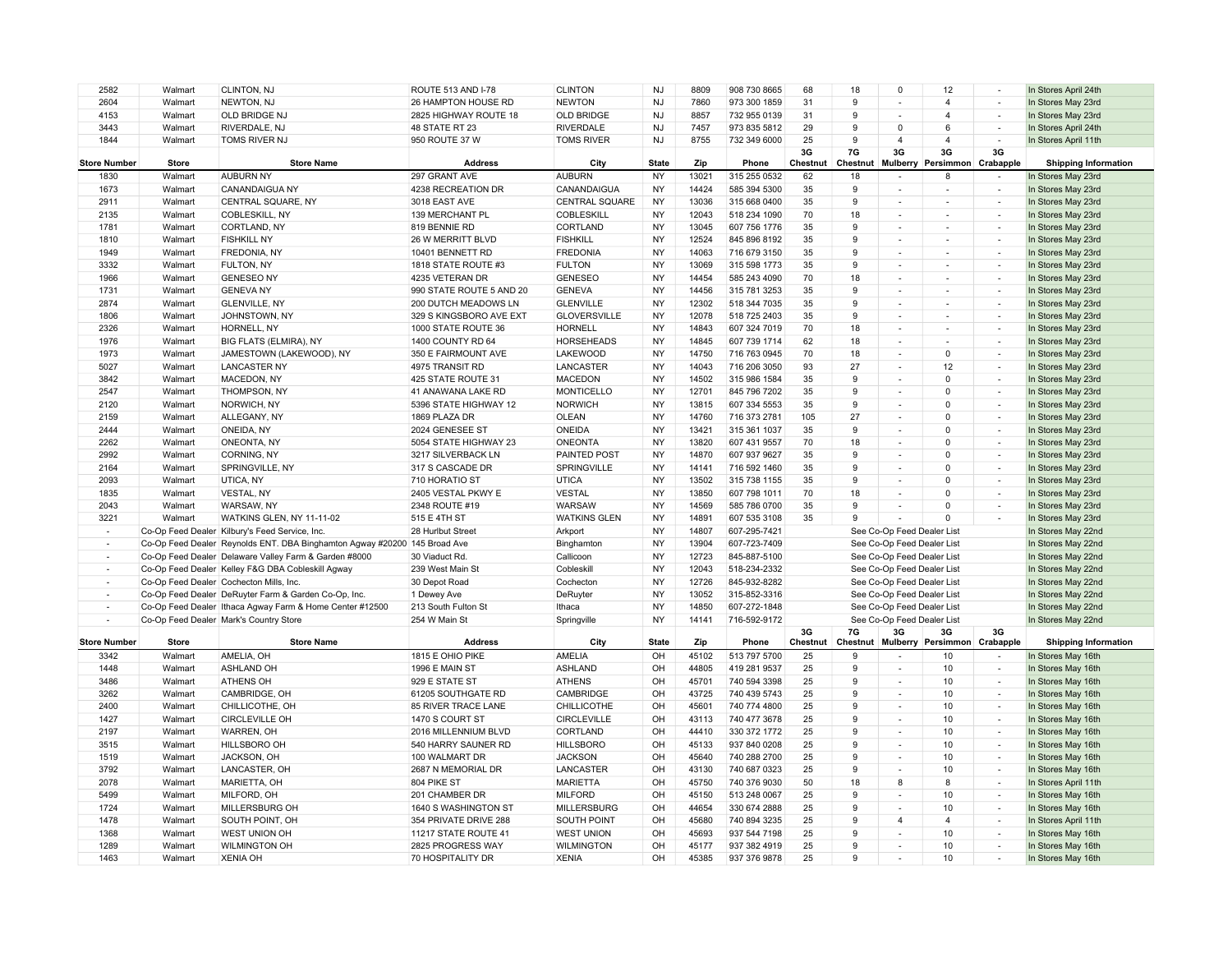| <b>Store Number</b>      | <b>Store</b>                    | <b>Store Name</b>                                           | <b>Address</b>                          | City                               | <b>State</b> | Zip            | Phone                        | 3G<br>Chestnut | 7G<br>Chestnut | 3G<br>Mulberry                                       | 3G<br>Persimmon Crabapple     | 3G                                                      | <b>Shipping Information</b>              |
|--------------------------|---------------------------------|-------------------------------------------------------------|-----------------------------------------|------------------------------------|--------------|----------------|------------------------------|----------------|----------------|------------------------------------------------------|-------------------------------|---------------------------------------------------------|------------------------------------------|
| 231                      | Walmart                         | ADA OK.                                                     | 1419 N COUNTRY CLUB RD                  | <b>ADA</b>                         | OK           | 74820          | 580 332 2232                 | 24             | 9              | $\overline{\mathbf{4}}$                              | $\overline{4}$                | 3                                                       | In Stores March 2nd                      |
| 232                      | Walmart                         | ATOKA OK.                                                   | 1983 S MISSISSIPPI AVE                  | <b>ATOKA</b>                       | OK           | 74525          | 580 889 6676                 | 24             | 9              | $\overline{4}$                                       | $\overline{4}$                | 3                                                       | In Stores March 2nd                      |
| 49                       | Walmart                         | <b>HUGO OK</b>                                              | 1911 E JACKSON ST                       | <b>HUGO</b>                        | OK           | 74743          | 580 326 6494                 | 24             | 9              | $\overline{4}$                                       | $\overline{4}$                | 3                                                       | In Stores March 2nd                      |
| 151                      | Walmart                         | <b>MCALESTER OK</b>                                         | 432 S GEORGE NIGH EXPY                  | <b>MCALESTER</b>                   | OK           | 74501          | 918 423 8585                 | 24             | 9              | $\overline{4}$                                       | $\overline{4}$                | 3                                                       | In Stores March 2nd                      |
| 31                       | Walmart                         | POTEAU OK                                                   | 3108 N BROADWAY ST                      | POTEAU                             | OK           | 74953          | 918 647 5040                 | 24             | 9              | $\overline{4}$                                       | $\overline{4}$                | 3                                                       | In Stores March 2nd                      |
| 47                       | Walmart                         | <b>SALLISAW OK</b>                                          | 1101 W RUTH AVE                         | SALLISAW                           | OK           | 74955          | 918 775 4492                 | 24             | 9              | $\overline{4}$                                       | $\overline{4}$                | 3                                                       | In Stores March 2nd                      |
| 123                      | Walmart                         | <b>SEMINOLE OK</b>                                          | 1500 E WRANGLER BLVD                    | <b>SEMINOLE</b>                    | OK           | 74868          | 405 382 5290                 | 24             | 9              | $\overline{4}$                                       | $\overline{4}$                | 3                                                       | In Stores March 2nd                      |
| 103                      | Walmart                         | SHAWNEE OK                                                  | 196 SHAWNEE MALL DR                     | SHAWNEE                            | OK           | 74804          | 405 275 1030                 | 24             | 9              | $\overline{4}$                                       | $\overline{4}$                | 3                                                       | In Stores March 2nd                      |
| 10                       | Walmart                         | <b>TAHLEQUAH OK</b>                                         | 2020 S MUSKOGEE AVE                     | <b>TAHLEQUAH</b>                   | OK           | 74464          | 918 456 8804                 | 24             | 9              | $\overline{4}$                                       | $\overline{4}$                | $\overline{3}$                                          | In Stores March 2nd                      |
| <b>Store Number</b>      | Store                           | <b>Store Name</b>                                           | <b>Address</b>                          | City                               | <b>State</b> | Zip            | Phone                        | 3G<br>Chestnut | 7G<br>Chestnut | 3G<br>Mulberry                                       | 3G<br>Persimmon               | 3G<br>Crabapple                                         | <b>Shipping Information</b>              |
| 2049                     | Walmart                         | ALTOONA, PA                                                 | 2600 PLANK ROAD COMMONS                 | <b>ALTOONA</b>                     | PA           | 16601          | 814 949 8980                 | 62             | 18             | $\mathcal{L}_{\mathcal{A}}$                          | 8                             | $\sim$                                                  | In Stores May 16th                       |
| 5356                     | Walmart                         | <b>BLAIRSVILLE PA</b>                                       | 300 RESORT PLAZA DR                     | <b>BLAIRSVILLE</b>                 | PA           | 15717          | 724 459 3349                 | 31             | 9              |                                                      | $\overline{4}$                | $\overline{\phantom{m}}$                                | In Stores May 16th                       |
| 1794                     | Walmart                         | <b>BLOOMSBURG PA</b>                                        | 100 LUNGER DR                           | <b>BLOOMSBURG</b>                  | PA           | 17815          | 570 389 5750                 | 62             | 18             | $\overline{\phantom{a}}$                             | 8                             | $\overline{\phantom{a}}$                                | In Stores May 16th                       |
| 2574                     | Walmart                         | CARLISLE, PA                                                | 60 NOBLE BLVD                           | CARLISLE                           | PA           | 17013          | 717 258 1250                 | 93             | 27             | $\overline{\phantom{a}}$                             | 12                            | $\overline{a}$                                          | Delayed                                  |
| 1850                     | Walmart                         | CHAMBERSBURG, PA                                            | 1730 LINCOLN WAY E.                     | CHAMBERSBURG                       | PA           | 17202          | 717 264 2300                 | 31             | 9              | $\overline{\phantom{a}}$                             | $\overline{4}$                | $\overline{\phantom{a}}$                                | Delayed                                  |
| 2540                     | Walmart                         | <b>CLARION, PA</b>                                          | 63 PERKINS RD                           | <b>CLARION</b>                     | PA           | 16214          | 814 226 0809                 | 35             | 9              |                                                      |                               | $\sim$                                                  | In Stores May 16th                       |
| 2129                     | Walmart                         | CLEARFIELD, PA                                              | 100 SUPERCENTER DR                      | CLEARFIELD                         | PA           | 16830          | 814 765 8089                 | 31             | 9              |                                                      | $\overline{4}$                | $\overline{\phantom{a}}$                                | In Stores May 16th                       |
| 1884                     | Walmart                         | <b>DICKSON CITY, PA</b>                                     | 900 COMMERCE BLVD                       | <b>DICKSON CITY</b>                | PA           | 18519          | 570 383 2354                 | 62             | 18             | $\overline{\phantom{a}}$                             | 8                             | $\overline{\phantom{a}}$                                | In Stores May 16th                       |
| 3810                     | Walmart                         | <b>EAST GREENVILLE, PA</b>                                  | 620 GRAVEL PIKE                         | <b>EAST GREENVILLE</b>             | PA           | 18041          | 215 679 2782                 | 31             | 9              |                                                      | $\overline{4}$                | $\sim$                                                  | Delayed                                  |
| 2368                     | Walmart                         | E STROUDSBURG, PA                                           | 355 LINCOLN AVE                         | <b>EAST STROUDSBUR</b>             | PA           | 18301          | 570 424 8415                 | 31             | 9              | $\overline{\phantom{a}}$                             | $\overline{4}$                | $\overline{\phantom{a}}$                                | In Stores May 16th                       |
| 2252                     | Walmart                         | <b>EASTON, PA</b>                                           | 3722 EASTON NAZARETH HWY                | <b>EASTON</b>                      | PA           | 18045          | 610 250 8603                 | 62             | 18             | $\overline{\phantom{a}}$                             | 8                             | $\sim$                                                  | Delayed                                  |
| 2663                     | Walmart                         | <b>EBENSBURG, PA</b>                                        | 300 WALMART DR                          | <b>EBENSBURG</b>                   | PA           | 15931          | 814 471 0200                 | 35             | 9              | $\overline{\phantom{a}}$                             | $\overline{\phantom{a}}$      | $\overline{\phantom{a}}$                                | In Stores May 16th                       |
| 3412                     | Walmart                         | ELIZABETHVILLE, PA                                          | 200 KOCHER LN                           | ELIZABETHVILLE                     | PA           | 17023          | 717 362 3696                 | 62             | 18             | $\mathcal{L}_{\mathcal{A}}$                          | 8                             | $\sim$                                                  | In Stores May 16th                       |
| 1684                     | Walmart                         | <b>EVERETT PA</b>                                           | 72 BEDFORD SQ                           | <b>EVERETT</b>                     | PA           | 15537          | 814 623 3332                 | 62             | 18             |                                                      | 8                             | $\overline{\phantom{a}}$                                | In Stores May 16th                       |
| 1537                     | Walmart                         | <b>GETTYSBURG PA</b>                                        | 1270 YORK RD                            | <b>GETTYSBURG</b>                  | PA           | 17325          | 717 334 2000                 | 62             | 18             | $\overline{a}$                                       | 8                             | $\overline{\phantom{a}}$                                | Delayed                                  |
| 2008                     | Walmart                         | <b>GROVE CITY, PA</b>                                       | 1566 W MAIN STREET EXT                  | <b>GROVE CITY</b>                  | PA           | 16127          | 724 458 5877                 | 35             | 9              |                                                      |                               | ÷.                                                      | In Stores May 16th                       |
| 4612                     | Walmart                         | <b>HAMBURG, PA</b>                                          | 1800 TILDEN RIDGE                       | <b>HAMBURG</b>                     | PA           | 19526          | 484 668 4001                 | 93             | 27             | $\sim$                                               | 12                            | $\overline{\phantom{a}}$                                | Delayed                                  |
| 2480                     | Walmart                         | HONESDALE, PA                                               | 723A OLD WILLOW AVE                     | HONESDALE                          | PA           | 18431          | 570 251 9543                 | 31             | 9              | $\overline{\phantom{a}}$                             | $\overline{4}$                | $\overline{a}$                                          | In Stores May 16th                       |
| 5470                     | Walmart                         | <b>HUNTINGDON PA</b>                                        | 6716 TOWNE CENTER BLVD                  | <b>HUNTINGDON</b>                  | PA           | 16652          | 814 644 6910                 | 31             | 9              |                                                      | $\overline{4}$                | $\overline{\phantom{a}}$                                | In Stores May 16th                       |
| 2318                     | Walmart                         | <b>INDIANA, PA</b>                                          | 3100 OAKLAND AVE                        | <b>INDIANA</b>                     | PA           | 15701          | 724 349 3565                 | 31             | 9              | $\overline{\phantom{a}}$                             | $\overline{4}$                | $\sim$                                                  | In Stores May 16th                       |
| 1820                     | Walmart                         | <b>KITTANNING PA</b>                                        | 1 HILLTOP PLZ                           | <b>KITTANNING</b>                  | PA           | 16201          | 724 543 2023                 | 62             | 18             |                                                      | 8                             | ÷,                                                      | In Stores May 16th                       |
| 2334                     | Walmart                         | LANCASTER, PA                                               | 2034 LINCOLN HWY E                      | LANCASTER                          | PA           | 17602          | 717 390 1738                 | 93             | 27             | $\overline{\phantom{a}}$                             | 12                            | $\sim$                                                  | Delayed                                  |
| 2023                     | Walmart                         | LEBANON, PA                                                 | 1355 E LEHMAN ST                        | <b>LEBANON</b>                     | PA           | 17046          | 717 228 1221                 | 62             | 18             |                                                      | 8                             | ٠                                                       | Delayed                                  |
| 2169                     | Walmart                         | <b>LEHIGHTON, PA</b>                                        | 1731 BLAKESLEE BOULEVARD DR LEHIGHTON   |                                    | PA           | 18235          | 570 386 3356                 | 62             | 18             | $\overline{\phantom{a}}$                             | 8                             | $\overline{\phantom{a}}$                                | In Stores May 16th                       |
| 2068                     | Walmart                         | <b>FAIRLESS HILLS, PA</b>                                   | 180 LEVITTOWN CTR                       | <b>LEVITTOWN</b>                   | PA           | 19055          | 215 949 6600                 | 31             | 9              | $\overline{\phantom{a}}$                             | 3                             | $\overline{a}$                                          | Delayed                                  |
| 1644                     | Walmart                         | <b>LEWISBURG PA</b>                                         | 120 AJK BLVD                            | LEWISBURG                          | PA           | 17837          | 570 522 8200                 | 62             | 18             |                                                      | 8                             | $\overline{a}$                                          | In Stores May 16th                       |
| 1607                     | Walmart                         | <b>LEWISTOWN PA</b>                                         | 10180 US HIGHWAY 522 S                  | LEWISTOWN                          | PA           | 17044          | 717 242 6201                 | 93             | 27             | $\overline{\phantom{a}}$                             | 12                            | $\overline{\phantom{a}}$                                | In Stores May 16th                       |
| 1945                     | Walmart                         | MANSFIELD, PA                                               | 1169 S MAIN ST                          | MANSFIELD                          | PA           | 16933          | 570 662 1115                 | 62             | 18             |                                                      | 8                             | ٠                                                       | In Stores May 16th                       |
| 1656                     | Walmart                         | <b>MEADVILLE PA</b>                                         | 16086 CONNEAUT LAKE RD                  | <b>MEADVILLE</b>                   | PA           | 16335          | 814 724 6267                 | 105            | 27             | $\overline{\phantom{a}}$                             |                               | $\overline{\phantom{a}}$                                | In Stores May 16th                       |
| 2528                     | Walmart                         | MILL HALL, PA                                               | 167 HOGAN BLVD                          | <b>MILL HALL</b>                   | PA           | 17751          | 570 893 4627                 | 31             | 9              |                                                      | $\overline{4}$                | $\sim$                                                  | In Stores May 16th                       |
| 1887                     | Walmart                         | MONTOURSVILLE, PA                                           | 1015 N LOYALSOCK AVE                    | <b>MONTOURSVILLE</b>               | PA           | 17754          | 570 368 5450                 | 31             | 9              | $\overline{\phantom{a}}$                             | $\overline{4}$                | $\overline{\phantom{a}}$                                | In Stores May 16th                       |
| 5795                     | Walmart                         | OXFORD, PA                                                  | 800 COMMONS DR                          | <b>OXFORD</b>                      | PA           | 19363          | 484 702 7206                 | 31             | 9              | $\overline{\phantom{a}}$                             | $\overline{4}$                | $\sim$                                                  | Delayed                                  |
| 1792                     | Walmart                         | <b>ST MARYS PA</b>                                          | 1102 MILLION DOLLAR HWY                 | <b>SAINT MARYS</b>                 | PA           | 15857          | 814 781 1344                 | 70             | 18             |                                                      |                               | $\overline{a}$                                          | In Stores May 16th                       |
| 2208                     | Walmart                         | SAYRE, PA                                                   | 1887 ELMIRA ST                          | SAYRE                              | PA           | 18840          | 570 888 9791                 | 35             | 9              | $\overline{\phantom{a}}$                             | $\overline{4}$                | $\overline{\phantom{a}}$                                | In Stores May 16th                       |
| 2519                     | Walmart                         | SHREWSBURY, PA                                              | 698 SHREWSBURY COMMONS AVESHREWSBURY    |                                    | PA           | 17361          | 717 235 6363                 | 31             | 9              |                                                      |                               | ÷,                                                      | Delayed                                  |
| 1765<br>1640             | Walmart<br>Walmart              | <b>SOMERSET PA</b><br><b>STATE COLLEGE PA</b>               | 2028 N CENTER AVE<br>1665 N ATHERTON ST | SOMERSET<br><b>STATE COLLEGE</b>   | PA<br>PA     | 15501<br>16803 | 814 443 6962<br>814 237 8401 | 35<br>62       | 9<br>18        | $\overline{\phantom{a}}$<br>$\overline{\phantom{a}}$ | $\overline{\phantom{a}}$<br>8 | $\overline{\phantom{a}}$<br>$\mathcal{L}_{\mathcal{A}}$ | In Stores May 16th<br>In Stores May 16th |
| 5360                     | Walmart                         | <b>TITUSVILLE, PA</b>                                       | 11415 HYDETOWN RD                       | <b>TITUSVILLE</b>                  | PA           | 16354          | 814 827 0850                 | 70             | 18             |                                                      |                               | $\overline{\phantom{a}}$                                | In Stores May 16th                       |
| 2024                     | Walmart                         | <b>TUNKHANNOCK, PA</b>                                      | 808 HUNTER HWY                          | TUNKHANNOCK                        | PA           | 18657          | 570 836 8064                 | 62             | 18             | ÷,                                                   | 8                             | $\overline{\phantom{a}}$                                | In Stores May 16th                       |
| 3429                     | Walmart                         | <b>WARREN PA</b>                                            |                                         |                                    | PA           | 16365          |                              | 35             | 9              |                                                      |                               | $\overline{a}$                                          | In Stores May 16th                       |
| 1739                     | Walmart                         | <b>WASHINGTON PA</b>                                        | 2901 MARKET ST<br>30 TRINITY POINT DR   | <b>WARREN</b><br><b>WASHINGTON</b> | PA           | 15301          | 814 723 2640<br>724 229 4020 | 31             | 9              | $\overline{\phantom{a}}$                             | $\overline{4}$                | $\overline{\phantom{a}}$                                | Delayed                                  |
| 5446                     | Walmart                         | <b>WAYNESBURG PA</b>                                        | 405 MURTHA DR                           | WAYNESBURG                         | PA           | 15370          | 724 627 3496                 | 31             | 9              |                                                      | $\overline{4}$                | $\sim$                                                  | In Stores May 16th                       |
|                          | Co-Op Feed Dealer Blain Supply  |                                                             | 190 Church Rd                           | Blain                              | PA           | 17006          | 717-536-3933                 |                |                | See Co-Op Feed Dealer List                           |                               |                                                         | In Stores May 22nd                       |
|                          |                                 | Co-Op Feed Dealer Mountain View Farm & Garden Supply #91921 | 4923 Molly Pitcher Hwy                  | Chambersburg                       | PA           | 17202          | 717-375-4010                 |                |                | See Co-Op Feed Dealer List                           |                               |                                                         | In Stores May 22nd                       |
|                          |                                 | Co-Op Feed Dealer Stoltzfus Farm Service, Inc. #92008       | 1043 GAP Newport Pike                   | Cochranville                       | PA           | 19330          | 610-593-2407                 |                |                | See Co-Op Feed Dealer List                           |                               |                                                         | In Stores May 22nd                       |
| $\overline{\phantom{a}}$ | Co-Op Feed Dealer Judsons, Inc. |                                                             | 6872 Austinville Rd                     | Columbia Cross Roads               | PA           | 16914          | 570-297-2153                 |                |                | See Co-Op Feed Dealer List                           |                               |                                                         | In Stores May 22nd                       |
|                          | Co-Op Feed Dealer Dublin Agway  |                                                             | 10 W RT 313                             | Dublin                             | PA           | 18917          | 215-249-3117                 |                |                | See Co-Op Feed Dealer List                           |                               |                                                         | In Stores May 22nd                       |
| $\overline{\phantom{a}}$ |                                 | Co-Op Feed Dealer Redding's Hardware                        | 279 S Franklin St                       | Gettysburg                         | PA           | 17325          | 724-222-0600                 |                |                | See Co-Op Feed Dealer List                           |                               |                                                         | In Stores May 22nd                       |
|                          |                                 | Co-Op Feed Dealer Harleysville Feed, Inc. #92696            | 519 Sumneytown Pike                     | Harleysville                       | PA           | 19438          | 215-256-1377                 |                |                | See Co-Op Feed Dealer List                           |                               |                                                         | In Stores May 22nd                       |
|                          |                                 |                                                             |                                         |                                    |              |                |                              |                |                |                                                      |                               |                                                         |                                          |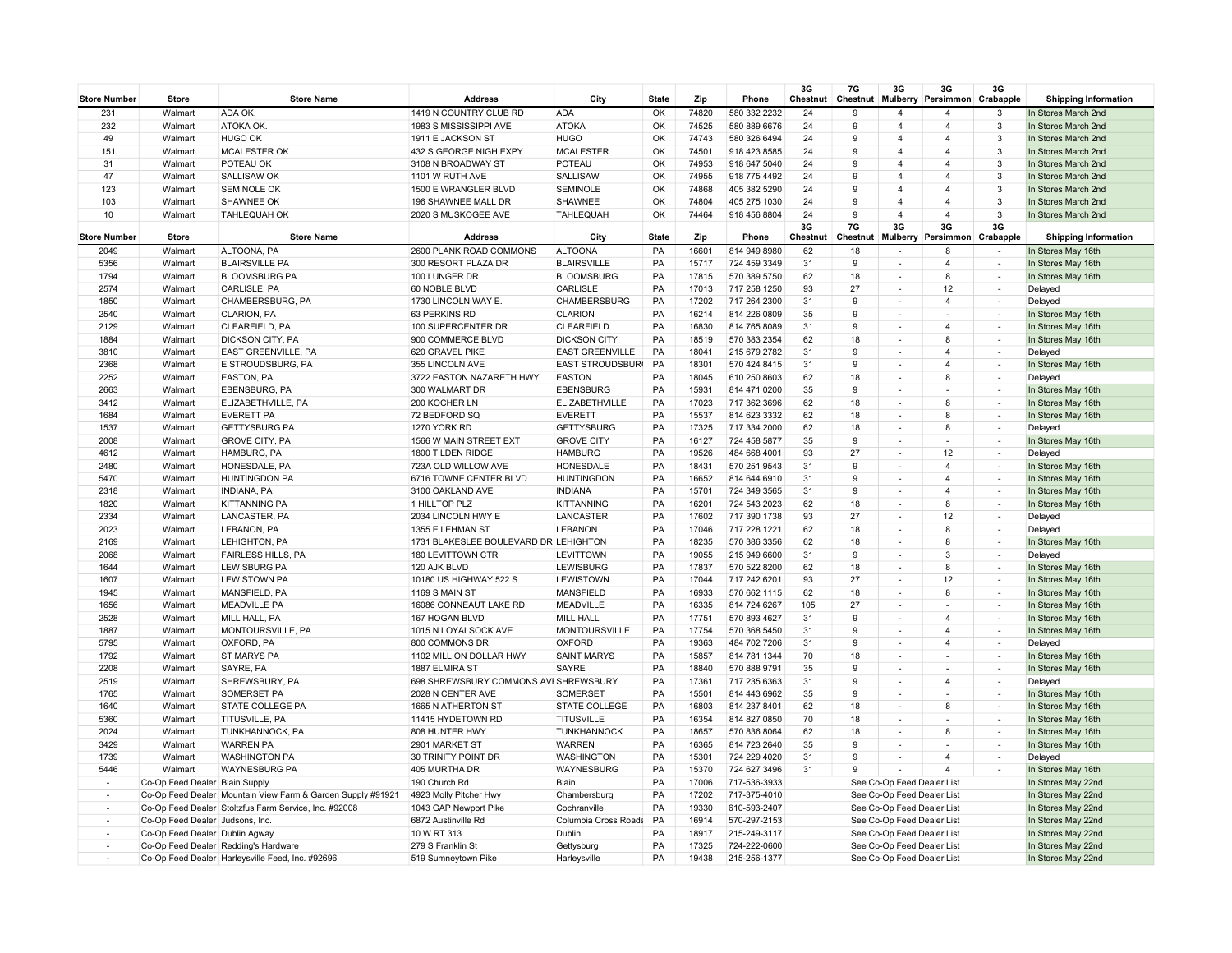|                          |                                    | Co-Op Feed Dealer Honesdale Farm & Garden, Inc.               | 35 Brown St              | Honesdale              | PA                           | 18431 | 570-253-3890                 |          |              | See Co-Op Feed Dealer List |                         |                          | In Stores May 22nd          |
|--------------------------|------------------------------------|---------------------------------------------------------------|--------------------------|------------------------|------------------------------|-------|------------------------------|----------|--------------|----------------------------|-------------------------|--------------------------|-----------------------------|
|                          |                                    | Co-Op Feed Dealer Chatham Run Feed Mill, Inc.                 | 21 Chatham Run Mill Road | Lock Haven             | PA                           | 17745 | 570-769-6192                 |          |              | See Co-Op Feed Dealer List |                         |                          | In Stores May 22nd          |
|                          |                                    | Co-Op Feed Dealer Clugston Farm & Garden                      | 205 E North St           | McConnellsburg         | PA                           | 17233 | 717-485-4313                 |          |              | See Co-Op Feed Dealer List |                         |                          | In Stores May 22nd          |
|                          |                                    | Co-Op Feed Dealer Cornell Brothers, Inc. Feed Mill #75500     | 84 Milk Plant Road       | Middlebury Center      | PA                           | 16935 | 570-376-2411                 |          |              | See Co-Op Feed Dealer List |                         |                          | In Stores May 22nd          |
| $\overline{\phantom{a}}$ |                                    | Co-Op Feed Dealer Mackeyville Greenhouse & Produce #93111     | 65 Mill St               | Mill Hall              | PA                           | 17751 | 570-726-7848                 |          |              | See Co-Op Feed Dealer List |                         |                          | In Stores May 22nd          |
|                          |                                    | Co-Op Feed Dealer N.O. Bonsall Sons, Inc.                     | 223 W Juniata Parkway    | Millerstown            | PA                           | 17062 | 717-589-3146                 |          |              | See Co-Op Feed Dealer List |                         |                          | In Stores May 22nd          |
| $\overline{\phantom{a}}$ | Co-Op Feed Dealer Andre & Son Inc. |                                                               | 17150 State Route 706    | Montrose               | PA                           | 18801 | 570-278-1131                 |          |              | See Co-Op Feed Dealer List |                         |                          | In Stores May 22nd          |
| $\sim$                   |                                    | Co-Op Feed Dealer Keith's Farm & Dairy Supply                 | 90 Carlisle Road         | Newville               | PA                           | 17241 | 717-776-4848                 |          |              | See Co-Op Feed Dealer List |                         |                          | In Stores May 22nd          |
|                          |                                    | Co-Op Feed Dealer Owlett's Sunshine Farm Market #1896         | 10987 State Route 287    | Wellsboro              | PA                           | 16901 | 570-376-2976                 |          |              | See Co-Op Feed Dealer List |                         |                          | In Stores May 22nd          |
|                          |                                    | Co-Op Feed Dealer Rockwell's Feed, Farm, & Pet Supply #310900 | 1943 Shumway Hill Road   | Wellsboro              | PA                           | 16901 | 570-724-0967                 |          |              | See Co-Op Feed Dealer List |                         |                          | In Stores May 22nd          |
|                          |                                    |                                                               |                          |                        |                              |       |                              | 3G       | <b>7G</b>    | 3G                         | 3G                      | 3G                       |                             |
| <b>Store Number</b>      | Store                              | <b>Store Name</b>                                             | <b>Address</b>           | City                   | <b>State</b>                 | Zip   | Phone                        | Chestnut | Chestnut     | Mulberry                   | Persimmon               | Crabapple                | <b>Shipping Information</b> |
| 396                      | Walmart                            | ANDERSON SC                                                   | 3812 LIBERTY HWY         | <b>ANDERSON</b>        | SC                           | 29621 | 864 225 1800                 | 25       | 9            | $\overline{4}$             | $\overline{4}$          | ÷                        | In Stores April 11th        |
| 2806                     | Walmart                            | <b>BOILING SPRINGS, SC</b>                                    | 4000 HWY #9              | <b>BOILING SPRINGS</b> | SC                           | 29316 | 864 814 2889                 | 25       | 9            | $\overline{4}$             | $\overline{4}$          |                          | In Stores April 11th        |
| 1748                     | Walmart                            | CHARLESTON (WEST), SC                                         | 3951 W ASHLEY CIR        | CHARLESTON             | $\operatorname{\textsf{SC}}$ | 29414 | 843 763 5554                 | 24       | $\mathbf{q}$ | $\overline{4}$             | $\overline{4}$          | 3                        | In Stores March 1st         |
| 642                      | Walmart                            | <b>CHERAW SC</b>                                              | 1040 CHESTERFIELD HWY    | <b>CHERAW</b>          | $\operatorname{\textsf{SC}}$ | 29520 | 843 537 6381                 | 25       | 9            | $\overline{4}$             | $\overline{4}$          | $\overline{\phantom{a}}$ | In Stores April 11th        |
| 586                      | Walmart                            | <b>CONWAY SC</b>                                              | 2709 CHURCH ST STE A     | <b>CONWAY</b>          | SC                           | 29526 | 843 365 0303                 | 24       | 9            | $\overline{4}$             | $\overline{\mathbf{A}}$ | 3                        | In Stores March 1st         |
| 625                      | Walmart                            | <b>GEORGETOWN SC</b>                                          | 1310 N FRASER ST         | <b>GEORGETOWN</b>      | SC                           | 29440 | 843 527 9970                 | 24       | 9            | $\overline{4}$             | $\overline{4}$          | 3                        | In Stores March 1st         |
| 1382                     | Walmart                            | <b>GREENWOOD SC</b>                                           | 508 NW BYPASS 72         | <b>GREENWOOD</b>       | SC                           | 29649 | 864 229 2232                 | 25       | 9            | $\overline{4}$             | $\overline{4}$          | $\overline{\phantom{a}}$ | In Stores April 11th        |
| 1030                     | Walmart                            | <b>LANCASTER SC</b>                                           | 805 HWY 9 BYPASS WES     | <b>LANCASTER</b>       | SC                           | 29720 | 803 286 5445                 | 25       | 9            | $\overline{4}$             | $\overline{4}$          | $\overline{\phantom{a}}$ | In Stores April 11th        |
| 881                      | Walmart                            | LEXINGTON, SC                                                 | 5556 SUNSET BLVD         | <b>LEXINGTON</b>       | SC                           | 29072 | 803 808 3740                 | 25       | 9            | $\overline{4}$             | $\overline{4}$          | ÷                        | In Stores April 11th        |
| 1146                     | Walmart                            | MONCKS CORNER SC                                              | 511 N HIGHWAY 52         | <b>MONCKS CORNER</b>   | $\operatorname{\textsf{SC}}$ | 29461 | 843 899 5701                 | 26       | 9            | 5                          | $\overline{\mathbf{A}}$ | $\sim$                   | In Stores April 11th        |
| 6576                     | Walmart                            | <b>NORTH AUGUSTA SC</b>                                       | 1041 EDGEFIELD RD        | <b>NORTH AUGUSTA</b>   | SC                           | 29860 | 803 613 3082                 | 24       | 9            | $\overline{4}$             | $\overline{4}$          | 3                        | In Stores March 1st         |
| 1270                     | Walmart                            | <b>NORTH AUGUSTA SC</b>                                       | 1201 KNOX AVE            | <b>NORTH AUGUSTA</b>   | SC                           | 29841 | 803 279 0545                 | 24       | 9            | $\overline{4}$             | $\overline{4}$          | 3                        | In Stores March 1st         |
| 616                      | Walmart                            | ORANGEBURG, SC                                                | 2795 NORTH RD            | ORANGEBURG             | SC                           | 29118 | 803 533 0645                 | 24       | 9            | $\overline{4}$             | $\overline{\mathbf{A}}$ | 3                        | In Stores February 14th     |
| 1037                     | Walmart                            | SUMMERVILLE SC                                                | 1317 N MAIN ST STE A1    | <b>SUMMERVILLE</b>     | SC                           | 29483 | 843 821 1991                 | 24       | 9            | $\overline{4}$             | $\overline{4}$          | 3                        | In Stores March 1st         |
| 629                      | Walmart                            | <b>UNION SC</b>                                               | 513 N DUNCAN BYP         | <b>UNION</b>           | SC                           | 29379 | 864 429 0598                 | 25       | 9            | $\overline{4}$             | $\overline{4}$          | $\overline{\phantom{a}}$ | In Stores April 11th        |
| 1358                     | Walmart                            | <b>WALTERBORO SC</b>                                          | 2110 BELLS HWY           | <b>WALTERBORO</b>      | $\operatorname{\textsf{SC}}$ | 29488 | 843 539 1550                 | 24       | 9            | $\overline{4}$             | $\overline{4}$          | $\mathbf{3}$             | In Stores February 14th     |
|                          |                                    |                                                               |                          |                        |                              |       |                              | 3G       | 7G           | 3G                         | 3G                      | 3G                       |                             |
| <b>Store Number</b>      | <b>Store</b>                       | <b>Store Name</b>                                             | <b>Address</b>           | City                   | <b>State</b>                 | Zip   | Phone                        | Chestnut | Chestnut     | Mulberry                   | Persimmon Crabapple     |                          | <b>Shipping Information</b> |
| 738                      | Walmart                            | <b>CAMDEN TN</b>                                              | 2200 HIGHWAY 641 N       | CAMDEN                 | <b>TN</b>                    | 38320 | 731 584 4445                 | 25       |              |                            | $\overline{4}$          |                          | In Stores April 11th        |
|                          |                                    |                                                               |                          |                        |                              |       |                              |          | 9            | $\overline{4}$             |                         |                          |                             |
| 3495                     | Walmart                            | CLARKSVILLE(S), TN                                            | 2315 MADISON ST          | <b>CLARKSVILLE</b>     | <b>TN</b>                    | 37043 | 931 552 1010                 | 25       | 9            | $\overline{4}$             | $\overline{4}$          | $\overline{\phantom{a}}$ | In Stores April 11th        |
| 687                      | Walmart                            | <b>CROSSVILLE TN</b>                                          | 168 OBED PLZ STE 108     | <b>CROSSVILLE</b>      | TN                           | 38555 | 931 484 9745                 | 25       | 9            | $\overline{4}$             | $\overline{4}$          | $\overline{a}$           | In Stores April 11th        |
| 619                      | Walmart                            | <b>DAYTON TN</b>                                              | 3034 RHEA COUNTY HWY     | <b>DAYTON</b>          | TN                           | 37321 | 423 775 4448                 | 25       | 9            | $\overline{4}$             | $\overline{4}$          | $\overline{\phantom{a}}$ | In Stores April 11th        |
| 264                      | Walmart                            | <b>DICKSON TN</b>                                             | 175 BEASLEY DR           | <b>DICKSON</b>         | <b>TN</b>                    | 37055 | 615 446 4588                 | 25       | 9            | $\overline{4}$             | $\overline{4}$          | $\overline{\phantom{a}}$ | In Stores April 11th        |
| 677                      | Walmart                            | <b>DYERSBURG TN</b>                                           | 2650 LAKE RD             | <b>DYERSBURG</b>       | <b>TN</b>                    | 38024 | 731 285 3700                 | 25       | 9            | $\overline{4}$             | $\overline{4}$          | $\sim$                   | In Stores April 11th        |
| 671                      | Walmart                            | <b>LEBANON TN</b>                                             | 615 S CUMBERLAND ST      | LEBANON                | TN                           | 37087 |                              | 25       | 9            | $\overline{4}$             | $\overline{4}$          | $\overline{\phantom{a}}$ | In Stores April 11th        |
| 177                      | Walmart                            | PARIS, TN                                                     | 1210 MINERAL WELLS AVE   | <b>PARIS</b>           | TN                           | 38242 | 615 444 0471<br>731 644 0290 | 25       | 9            | $\overline{4}$             | $\overline{4}$          | ÷                        | In Stores April 11th        |
| 268                      | Walmart                            | <b>SAVANNAH TN</b>                                            | 175 JI BELL LN           | SAVANNAH               | <b>TN</b>                    | 38372 | 731 925 3020                 | 25       | 9            | $\overline{4}$             | $\overline{4}$          | $\overline{\phantom{a}}$ | In Stores April 11th        |
| 667                      | Walmart                            | <b>TULLAHOMA TN</b>                                           | 2111 N JACKSON ST        | <b>TULLAHOMA</b>       | TN                           | 37388 | 931 455 1382                 | 25       | 9            | $\overline{4}$             | $\overline{4}$          | ÷,                       | In Stores April 11th        |
|                          |                                    |                                                               |                          |                        |                              |       |                              | 3G       | 7G           | 3G                         | 3G                      | 3G                       |                             |
| <b>Store Number</b>      | Store                              | <b>Store Name</b>                                             | <b>Address</b>           | City                   | <b>State</b>                 | Zip   | Phone                        | Chestnut | Chestnut     | Mulberry                   | Persimmon               | Crabapple                | <b>Shipping Information</b> |
| 412                      | Walmart                            | <b>ATHENS TX</b>                                              | 1405 E TYLER ST          | <b>ATHENS</b>          | TX                           | 75751 | 903 677 5400                 | 24       | 9            | $\overline{4}$             | $\overline{4}$          | 3                        | In Stores March 1st         |
| 226                      | Walmart                            | ATLANTA, TX.                                                  | 201 LOOP 59              | <b>ATLANTA</b>         | TX                           | 75551 | 903 796 7916                 | 48       | 18           | 8                          | 8                       | 6                        | In Stores March 1st         |
| 1254                     | Walmart                            | <b>BELLMEAD TX</b>                                            | 1521 INTERSTATE 35 N     | <b>BELLMEAD</b>        | TX                           | 76705 | 254 867 8084                 | 24       | 9            | $\overline{4}$             | $\overline{4}$          | $\mathbf{3}$             | In Stores March 1st         |
| 827                      | Walmart                            | <b>CANTON TX</b>                                              | 603 E HIGHWAY 243        | <b>CANTON</b>          | TX                           | 75103 | 903 567 5744                 | 24       | 9            | $\overline{4}$             | $\overline{4}$          | 3                        | In Stores March 1st         |
| 523                      | Walmart                            | <b>CARTHAGE TX</b>                                            | 4609 NW LOOP 436         | CARTHAGE               | <b>TX</b>                    | 75633 | 903 693 8881                 | 24       | 9            | $\overline{4}$             | $\overline{\mathbf{A}}$ | 3                        | In Stores March 1st         |
| 364                      | Walmart                            | <b>CENTER TX</b>                                              | 765 HURST STREET         | <b>CENTER</b>          | TX                           | 75935 | 936 598 6131                 | 24       | 9            | $\overline{4}$             | $\overline{4}$          | 3                        | In Stores February 14th     |
| 1150                     | Walmart                            | <b>COLLEGE STATION TX</b>                                     | 1815 BROTHERS BLVD       | <b>COLLEGE STATION</b> | TX                           | 77845 | 979 693 3095                 | 24       | 9            | $\overline{4}$             | $\overline{4}$          | 3                        | In Stores March 1st         |
| 240                      | Walmart                            | <b>COMMERCE TX.</b>                                           | 2701 STATE HIGHWAY 50    | <b>COMMERCE</b>        | TX                           | 75428 | 903 886 3108                 | 24       | 9            | $\overline{4}$             | $\overline{4}$          | 3                        | In Stores March 1st         |
| 400                      | Walmart                            | <b>CONROE TX</b>                                              | 1407 N LOOP 336 W        | CONROE                 | TX                           | 77304 | 936 788 5400                 | 24       | 9            | $\overline{4}$             | $\overline{4}$          | 3                        | In Stores February 14th     |
| 236                      | Walmart                            | <b>CROCKETT TX.</b>                                           | 1225 E LOOP 304          | <b>CROCKETT</b>        | TX                           | 75835 | 936 544 5121                 | 24       | 9            | $\overline{4}$             | $\overline{4}$          | $\mathbf{3}$             | In Stores February 14th     |
| 4627                     | Walmart                            | DENTON (NW), TX                                               | 2750 W UNIVERSITY DR     | <b>DENTON</b>          | TX                           | 76201 | 940 735 3119                 | 24       | 9            | $\overline{4}$             | $\overline{\mathbf{A}}$ | 3                        | In Stores March 1st         |
| 516                      | Walmart                            | <b>GUN BARREL CITY, TX</b>                                    | 1200 W MAIN ST           | <b>GUN BARREL CITY</b> | TX                           | 75156 | 903 887 4180                 | 24       | 9            | $\overline{4}$             | $\overline{4}$          | 3                        | In Stores March 1st         |
| 165                      | Walmart                            | <b>HENDERSON TX</b>                                           | 2121 US HIGHWAY 79 S     | <b>HENDERSON</b>       | TX                           | 75654 | 903 657 5707                 | 24       | 9            | $\overline{4}$             | $\overline{4}$          | 3                        | In Stores March 1st         |
| 180                      | Walmart                            | <b>JACKSONVILLE TX</b>                                        | 1311 S JACKSON ST        | <b>JACKSONVILLE</b>    | TX                           | 75766 | 903 589 3434                 | 24       | 9            | $\overline{4}$             | $\overline{4}$          | 3                        | In Stores March 1st         |
| 214                      | Walmart                            | <b>JASPER TX</b>                                              | 800 W GIBSON ST          | <b>JASPER</b>          | TX                           | 75951 | 409 384 1707                 | 48       | 18           | 8                          | 8                       | 6                        | In Stores February 14th     |
| 846                      | Walmart                            | <b>LAGRANGE TX</b>                                            | 1915 W. STATE HWY. 71    | <b>LA GRANGE</b>       | TX                           | 78945 | 979 968 3423                 | 24       | 9            | $\overline{4}$             | $\overline{4}$          | 3                        | In Stores March 1st         |
| 1186                     | Walmart                            | <b>LIBERTY TX</b>                                             | 2121 HIGHWAY 146 BYP     | <b>LIBERTY</b>         | TX                           | 77575 | 936 336 5601                 | 24       | 9            | $\overline{4}$             | $\overline{4}$          | $\mathbf{3}$             | In Stores February 14th     |
| 140                      | Walmart                            | <b>LUFKIN TX</b>                                              | 2500 DANIEL MCCALL DR    | <b>LUFKIN</b>          | TX                           | 75904 | 936 639 9600                 | 48       | 18           | 8                          | 8                       | 6                        | In Stores February 14th     |
| 384                      | Walmart                            | <b>LUMBERTON TX</b>                                           | 100 NO. LHS DRIVE        | <b>LUMBERTON</b>       | TX                           | 77657 | 409 755 1963                 | 24       | $\mathbf{Q}$ | $\overline{4}$             | $\overline{\mathbf{A}}$ | 3                        | In Stores February 14th     |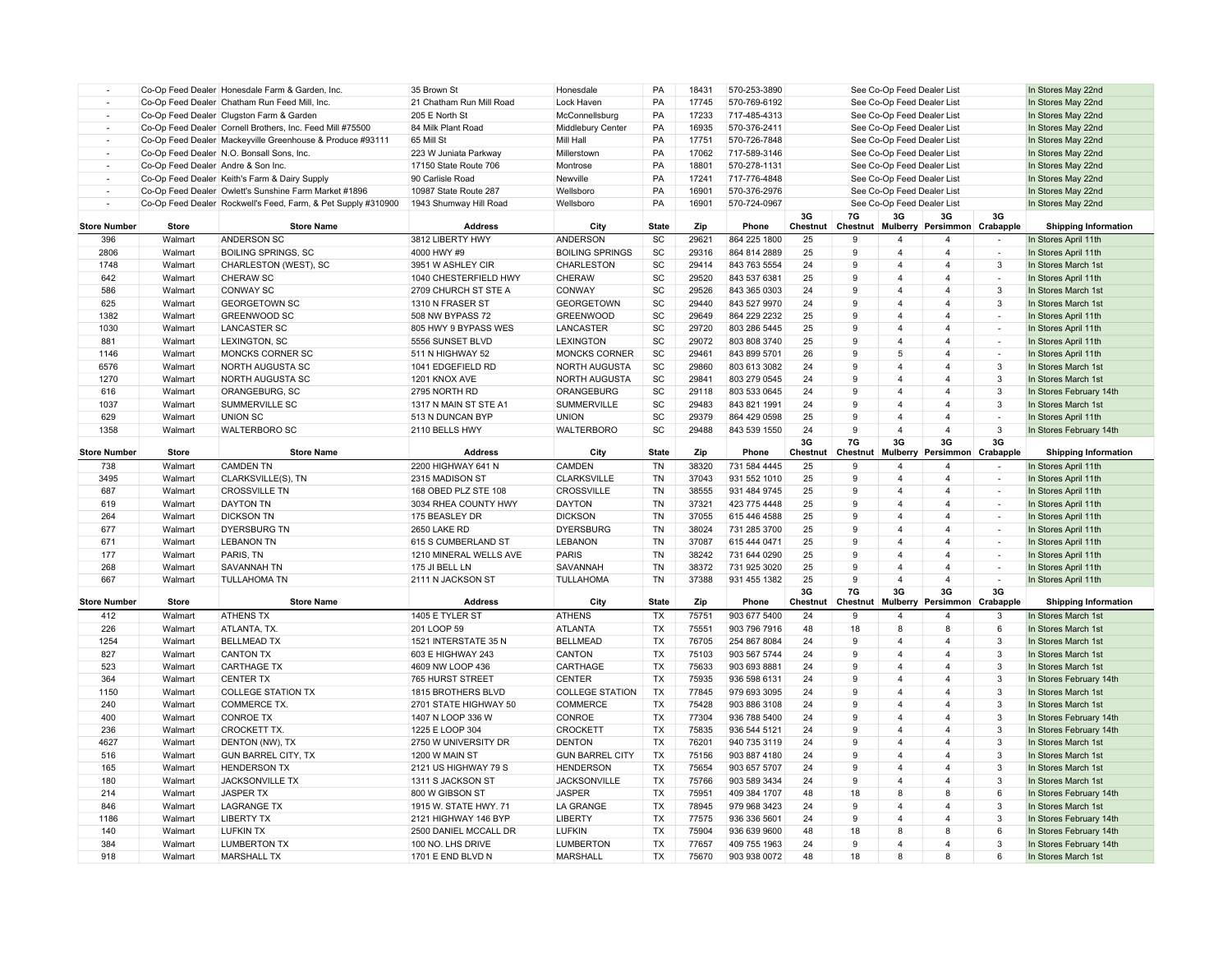| 5449                | Walmart      | MISSOURI CITY (SIEN), TX      | 9929 HWY 6                              | <b>MISSOURI CITY</b>                | TX           | 77459 | 281 835 0001                 | 24             | 9              | $\overline{4}$           | 4                        | 3                                  | In Stores February 14th                      |
|---------------------|--------------|-------------------------------|-----------------------------------------|-------------------------------------|--------------|-------|------------------------------|----------------|----------------|--------------------------|--------------------------|------------------------------------|----------------------------------------------|
| 131                 | Walmart      | MT PLEASANT TX                | 2311 S JEFFERSON AVE                    | MOUNT PLEASANT                      | <b>TX</b>    | 75455 | 903 572 0018                 | 48             | 18             | 8                        | 8                        | 6                                  | In Stores March 1st                          |
| 163                 | Walmart      | NACOGDOCHES TX                | 4810 NORTH ST                           | <b>NACOGDOCHES</b>                  | <b>TX</b>    | 75965 | 936 560 6969                 | 24             | 9              | $\overline{4}$           | 4                        | 3                                  | In Stores March 1st                          |
| 181                 | Walmart      | <b>NEW BOSTON TX</b>          | 800 JAMES BOWIE DR                      | <b>NEW BOSTON</b>                   | <b>TX</b>    | 75570 | 903 628 5557                 | 24             | 9              | $\overline{4}$           | $\overline{\mathbf{A}}$  | 3                                  | In Stores March 1st                          |
| 345                 | Walmart      | PALESTINE TX                  | 2223 S LOOP 256                         | <b>PALESTINE</b>                    | TX           | 75801 | 903 729 4441                 | 24             | 9              | 4                        | $\overline{\mathbf{A}}$  | 3                                  | In Stores March 1st                          |
| 148                 | Walmart      | <b>PARIS TX</b>               | 3855 LAMAR AVE                          | <b>PARIS</b>                        | TX           | 75462 | 903 785 7168                 | 24             | 9              | 4                        | 4                        | $\overline{3}$                     | In Stores March 1st                          |
| 297                 | Walmart      | <b>PORTER TX</b>              | 23561 US HWY 59                         | <b>PORTER</b>                       | TX           | 77365 | 281 354 3400                 | 24             | 9              | $\overline{4}$           | 4                        | 3                                  | In Stores February 14th                      |
| 259                 | Walmart      | ROCKWALL TX.                  | 782 E INTERSTATE 30                     | <b>ROCKWALL</b>                     | <b>TX</b>    | 75087 | 972 771 8309                 | 24             | $\mathbf{q}$   | 4                        | $\overline{4}$           | 3                                  | In Stores March 1st                          |
| 5288                | Walmart      | SEAGOVILLE, TX                | 220 N HIGHWAY 175                       | <b>SEAGOVILLE</b>                   | <b>TX</b>    | 75159 | 972 287 3917                 | 24             | 9              | $\overline{4}$           | $\overline{\mathbf{4}}$  | $\mathbf{3}$                       | In Stores March 1st                          |
| 915                 | Walmart      | STAFFORD/MISSOURI CITY TX     | 11210 W AIRPORT BLVD                    | <b>STAFFORD</b>                     | <b>TX</b>    | 77477 | 281 933 7800                 | 24             | 9              | $\overline{4}$           | $\overline{4}$           | 3                                  | In Stores February 14th                      |
| 417                 | Walmart      | SULPHUR SPRINGS TX            | 1750 S BROADWAY ST                      | <b>SULPHUR SPRINGS</b>              | TX           | 75482 | 903 439 3144                 | 24             | $\mathbf{q}$   | 4                        | $\Delta$                 | 3                                  | In Stores March 1st                          |
| 3213                | Walmart      | THE WOODLANDS, TX             | 3040 COLLEGE PARK DR                    | THE WOODLANDS                       | TX           | 77384 | 936 321 9922                 | 24             | 9              | 4                        | $\overline{\mathbf{4}}$  | 3                                  | In Stores February 14th                      |
| 1044                | Walmart      | <b>TYLER TX</b>               | 5050 TROUP HWY                          | <b>TYLER</b>                        | TX           | 75707 | 903 534 1333                 | 24             | 9              | $\overline{4}$           | 4                        | 3                                  | In Stores March 1st                          |
| 1148                | Walmart      | <b>WICHITA FALLS TX</b>       | 3130 LAWRENCE RD                        | <b>WICHITA FALLS</b>                | TX           | 76308 | 940 696 3393                 | 24             | 9              | $\overline{4}$           | $\overline{\mathbf{4}}$  | $\mathbf{3}$                       | In Stores March 1st                          |
| 288                 | Walmart      | <b>WOODVILLE TX</b>           | 115 COBB MILL RD                        | WOODVILLE                           | <b>TX</b>    | 75979 | 409 283 8248                 | 24             | 9              | $\Delta$                 | $\overline{4}$           | 3                                  | In Stores February 14th                      |
| <b>Store Number</b> | <b>Store</b> | <b>Store Name</b>             | <b>Address</b>                          | City                                | <b>State</b> | Zip   | Phone                        | 3G<br>Chestnut | 7G<br>Chestnut | 3G<br>Mulberry           | 3G<br>Persimmon          | 3G<br>Crabapple                    | <b>Shipping Information</b>                  |
| 1399                | Walmart      | <b>BEDFORD VA</b>             | 1126 E LYNCHBURG SALEM TPKE BEDFORD     |                                     | VA           | 24523 | 540 586 6176                 | 25             | 9              | $\overline{4}$           | 4                        | $\sim$                             | In Stores April 11th                         |
| 2089                | Walmart      | <b>BRISTOL, VA</b>            | 13245 LEE HWY                           | <b>BRISTOL</b>                      | VA           | 24202 | 276 466 0290                 | 25             | 9              | $\overline{4}$           | $\overline{\mathbf{4}}$  | ÷                                  | In Stores April 11th                         |
| 1292                | Walmart      | <b>CHRISTIANSBURG VA</b>      | 2400 N FRANKLIN ST                      | <b>CHRISTIANSBURG</b>               | VA           | 24073 | 540 381 3705                 | 25             | 9              | $\overline{4}$           | 4                        |                                    | In Stores April 11th                         |
| 1424                | Walmart      | <b>COLONIAL HEIGHTS VA</b>    | 671 SOUTHPARK BLVD                      | <b>COLONIAL HEIGHTS</b>             | VA           | 23834 | 804 526 0844                 | 25             | 9              | $\overline{4}$           | 4                        | $\overline{\phantom{a}}$<br>$\sim$ | In Stores April 11th                         |
| 2662                | Walmart      |                               | 313 THACKER AVE                         |                                     | VA           | 24426 |                              | 25             | 9              | $\overline{4}$           | $\overline{4}$           | ÷,                                 |                                              |
| 2136                | Walmart      | COVINGTON, VA<br>CULPEPER, VA | 801 JAMES MADISON HWY                   | <b>COVINGTON</b><br><b>CULPEPER</b> | VA           | 22701 | 540 962 6670<br>540 825 2723 | 25             | 9              | 4                        | 4                        |                                    | In Stores April 11th                         |
| 1486                | Walmart      | <b>FARMVILLE VA</b>           | 1800 PEERY DR                           | <b>FARMVILLE</b>                    | VA           | 23901 | 434 392 5334                 | 25             | 9              | $\overline{4}$           | $\overline{\mathbf{4}}$  | $\overline{\phantom{a}}$<br>$\sim$ | In Stores April 11th<br>In Stores April 11th |
| 5343                | Walmart      | FREDERICKSBURG, VA            | 10001 SOUTHPOINT PKWY                   | <b>FREDERICKSBURG</b>               | VA           | 22407 | 540 834 4142                 | 25             | $\mathbf{q}$   | $\overline{4}$           | $\overline{\mathbf{A}}$  | $\overline{\phantom{a}}$           | In Stores April 11th                         |
| 5105                | Walmart      | FRONT ROYAL, VA               | 10 RIVERTON COMMONS DR                  | <b>FRONT ROYAL</b>                  | VA           | 22630 | 540 635 4140                 | 25             | 9              | $\overline{4}$           | 4                        | $\sim$                             | In Stores April 11th                         |
| 1023                | Walmart      | <b>GALAX VA</b>               | 1140 E STUART DR                        | <b>GALAX</b>                        | VA           | 24333 | 276 236 7113                 | 25             | 9              | 4                        | 4                        | $\overline{\phantom{a}}$           | In Stores April 11th                         |
| 4682                | Walmart      | GORDONSVILLE, VA              | 164 CAMP CREEK PKWY                     | <b>GORDONSVILLE</b>                 | VA           | 22942 | 540 832 1259                 | 25             | 9              | 4                        | 4                        | $\sim$                             | In Stores April 11th                         |
| 2807                | Walmart      | HARRISONBURG, VA              | 2160 JOHN WAYLAND HWY                   | <b>HARRISONBURG</b>                 | VA           | 22801 | 540 438 0349                 | 25             | 9              | $\overline{4}$           | $\overline{4}$           | $\overline{a}$                     | In Stores April 11th                         |
| 1350                | Walmart      | <b>LYNCHBURG VA</b>           | 3900 WARDS RD                           | <b>LYNCHBURG</b>                    | VA           | 24502 | 434 832 0304                 | 25             | 9              | $\overline{4}$           | 4                        | $\overline{\phantom{a}}$           | In Stores April 11th                         |
| 1825                | Walmart      | <b>MANASSAS VA</b>            | 8386 SUDLEY RD                          | <b>MANASSAS</b>                     | VA           | 20109 | 703 330 5253                 | 25             | 9              | $\overline{4}$           | $\overline{\mathbf{A}}$  | $\overline{\phantom{a}}$           | In Stores April 11th                         |
| 1336                | Walmart      | <b>MARION VA</b>              | 1193 N MAIN ST                          | <b>MARION</b>                       | VA           | 24354 | 276 783 4244                 | 25             | 9              | $\overline{4}$           | $\overline{4}$           | $\overline{\phantom{a}}$           | In Stores April 11th                         |
| 1302                | Walmart      | <b>NORTON VA</b>              | 780 COMMONWEALTH DR                     | <b>NORTON</b>                       | VA           | 24273 | 276 679 7327                 | 25             | 9              | $\overline{4}$           | 4                        | $\sim$                             | In Stores April 11th                         |
| 5847                | Walmart      | POWHATAN, VA                  | 1950 ANDERSON HWY                       | <b>POWHATAN</b>                     | VA           | 23139 | 804 464 9887                 | 25             | 9              | 4                        | 4                        |                                    | In Stores April 11th                         |
| 3243                | Walmart      | <b>BONSACK VA</b>             | 4524 CHALLENGER AVE                     | <b>ROANOKE</b>                      | VA           | 24012 | 540 977 3745                 | 25             | 9              | $\overline{4}$           | $\overline{4}$           | $\overline{\phantom{a}}$           | In Stores April 11th                         |
| 1344                | Walmart      | <b>STAUNTON VIRGINIA</b>      | 1028 RICHMOND AVENUE C.                 | <b>STAUNTON</b>                     | VA           | 24401 | 540 886 8566                 | 50             | 18             | 8                        | 8                        | ٠                                  | In Stores April 11th                         |
| 6952                | Walmart      | <b>TIMBERVILLE VA</b>         | 375 S MAIN STREET                       | TIMBERVILLE                         | VA           | 22853 | 540 896 0212                 | 25             | 9              | 4                        | $\overline{4}$           | $\overline{\phantom{a}}$           | In Stores April 11th                         |
| 1406                | Walmart      | <b>WINCHESTER VA</b>          | 2350 S PLEASANT VALLEY RD               | <b>WINCHESTER</b>                   | VA           | 22601 | 540 667 9111                 | 25             | 9              | $\overline{4}$           | $\overline{\mathbf{4}}$  | $\overline{\phantom{a}}$           | In Stores April 11th                         |
| 3270                | Walmart      | WYTHEVILLE, VA                | 345 COMMONWEALTH DR                     | <b>WYTHEVILLE</b>                   | VA           | 24382 | 276 228 2190                 | 25             | 9              | $\overline{4}$           | $\overline{4}$           | $\overline{\phantom{a}}$           | In Stores April 11th                         |
|                     |              |                               |                                         |                                     |              |       |                              | 3G             | 7G             | 3G                       | 3G                       | 3G                                 |                                              |
| <b>Store Number</b> | <b>Store</b> | <b>Store Name</b>             | <b>Address</b>                          | City                                | <b>State</b> | Zip   | Phone                        | Chestnut       | Chestnut       | Mulberry                 | Persimmon Crabapple      |                                    | <b>Shipping Information</b>                  |
| 2958                | Walmart      | APPLETON (E)                  | 3701 E CALUMET ST                       | <b>APPLETON</b>                     | WI           | 54915 | 920 996 0573                 | 70             | 18             | ÷,                       |                          | $\overline{\phantom{a}}$           | In Stores May 30th                           |
| 847                 | Walmart      | <b>DODGEVILLE WI</b>          | 601 E LEFFLER ST                        | <b>DODGEVILLE</b>                   | WI           | 53533 | 608 935 2723                 | 70             | 18             | $\frac{1}{2}$            | $\overline{a}$           | $\sim$                             | In Stores May 30th                           |
| 1305                | Walmart      | <b>JANESVILLE WI</b>          | 3800 DEERFIELD DR                       | JANESVILLE                          | WI           | 53546 | 608 754 7800                 | 105            | 27             |                          |                          |                                    | In Stores May 30th                           |
| 802                 | Walmart      | <b>MONROE WI</b>              | 300 6TH AVE WEST                        | <b>MONROE</b>                       | WI           | 53566 | 608 325 7701                 | 35             | 9              | $\overline{\phantom{a}}$ | $\overline{\phantom{a}}$ | $\sim$                             | In Stores May 30th                           |
| 1571                | Walmart      | MUKWONAGO WI                  | 250 WOLF RUN                            | <b>MUKWONAGO</b>                    | WI           | 53149 | 262 363 7500                 | 35             | 9              | ÷                        | $\overline{\phantom{a}}$ | $\overline{\phantom{a}}$           | In Stores May 30th                           |
| 1430                | Walmart      | <b>OSHKOSH WI</b>             | 351 S WASHBURN ST                       | <b>OSHKOSH</b>                      | WI           | 54904 | 920 231 1575                 | 105            | 27             | $\overline{\phantom{m}}$ | $\overline{\phantom{a}}$ | $\overline{\phantom{a}}$           | In Stores May 30th                           |
| 1828                | Walmart      | PLOVER. WI                    | 250 CROSSROADS DR                       | <b>PLOVER</b>                       | WI           | 54467 | 715 345 7855                 | 105            | 27             | $\sim$                   | $\sim$                   | $\overline{\phantom{a}}$           | In Stores May 30th                           |
| 882                 | Walmart      | PRARIE DU CHIEN WI            | 38020 US HIGHWAY 18                     | PRAIRIE DU CHIEN                    | WI           | 53821 | 608 326 2408                 | 35             | 9              | $\overline{\phantom{a}}$ | $\overline{\phantom{a}}$ | $\overline{\phantom{a}}$           | In Stores May 30th                           |
| 1267                | Walmart      | <b>SUN PRAIRIE WI</b>         | 1905 MCCOY RD                           | <b>SUN PRAIRIE</b>                  | WI           | 53590 | 608 837 6339                 | 105            | 27             | $\overline{\phantom{a}}$ | $\overline{a}$           | $\overline{\phantom{a}}$           | In Stores May 30th                           |
| <b>Store Number</b> | <b>Store</b> | <b>Store Name</b>             | <b>Address</b>                          | City                                | <b>State</b> | Zip   | Phone                        | 3G<br>Chestnut | 7G<br>Chestnut | 3G<br><b>Mulberry</b>    | 3G<br>Persimmon          | 3G<br>Crabapple                    | <b>Shipping Information</b>                  |
| 1544                | Walmart      | <b>CLARKSBURG WV</b>          | 550 EMILY DR                            | <b>CLARKSBURG</b>                   | WV           | 26301 | 304 622 1954                 | 29             | 9              | $\Omega$                 | 6                        | $\overline{\phantom{a}}$           | In Stores April 24th                         |
| 1522                | Walmart      | <b>ELKINS WV</b>              | 40 JETT LN                              | <b>ELKINS</b>                       | WV           | 26241 | 304 636 2138                 | 29             | 9              | $\Omega$                 | 6                        | ٠                                  | In Stores April 24th                         |
| 1714                | Walmart      | <b>FAIRMONT WV</b>            | 32 TYGART MALL LOOP                     | <b>FAIRMONT</b>                     | WV           | 26554 | 304 366 0444                 | 29             | 9              | $\Omega$                 | 6                        | $\overline{\phantom{a}}$           | In Stores April 24th                         |
| 2833                | Walmart      | <b>GRAFTON, WV</b>            | #1 WAL-MART LANE                        | <b>GRAFTON</b>                      | WV           | 26354 | 304 265 6294                 | 29             | 9              | $\Omega$                 | 6                        | $\sim$                             | In Stores April 24th                         |
| 2610                | Walmart      | LOGAN, WV                     | 77 NORMAN MORGAN BLVD                   | <b>LOGAN</b>                        | WV           | 25601 | 304 752 7391                 | 29             | 9              | 0                        | 6                        | $\overline{\phantom{a}}$           | In Stores April 24th                         |
| 2696                | Walmart      | MOOREFIELD, WV                | 11 HARNESS RD                           | <b>MOOREFIELD</b>                   | WV           | 26836 | 304 538 3490                 | 29             | 9              | $\Omega$                 | 6                        | $\sim$                             | In Stores April 24th                         |
| 3215                | Walmart      | GRANVILLE, WV                 | 5605 UNIVERSITY TOWN CENTER IMORGANTOWN |                                     | WV           | 26501 | 304 598 3239                 | 29             | 9              | $\Omega$                 | 6                        |                                    | In Stores April 24th                         |
| 2852                | Walmart      | MOUNDSVILLE, WV               | 10 WALMART DR                           | <b>MOUNDSVILLE</b>                  | WV           | 26041 | 304 843 1580                 | 29             | 9              | $\Omega$                 | 6                        | $\sim$                             | In Stores April 24th                         |
| 2684                | Walmart      | NEW MARTINSVILLE, WV          | 1142 S BRIDGE ST                        |                                     |              |       | 304 455 6522                 | 29             | 9              | $\Omega$                 | 6                        | $\sim$                             |                                              |
|                     |              |                               |                                         | <b>NEW MARTINSVILLE</b>             | WV           | 26155 |                              |                |                |                          |                          |                                    | In Stores April 24th                         |
| 2823                | Walmart      | PARKERSBURG, (S) WV           | 2900 PIKE ST                            | <b>PARKERSBURG</b>                  | WV           | 26101 | 304 489 1905                 | 29             | $\mathbf{q}$   | $\Omega$                 | 6                        | ٠                                  | In Stores April 24th                         |